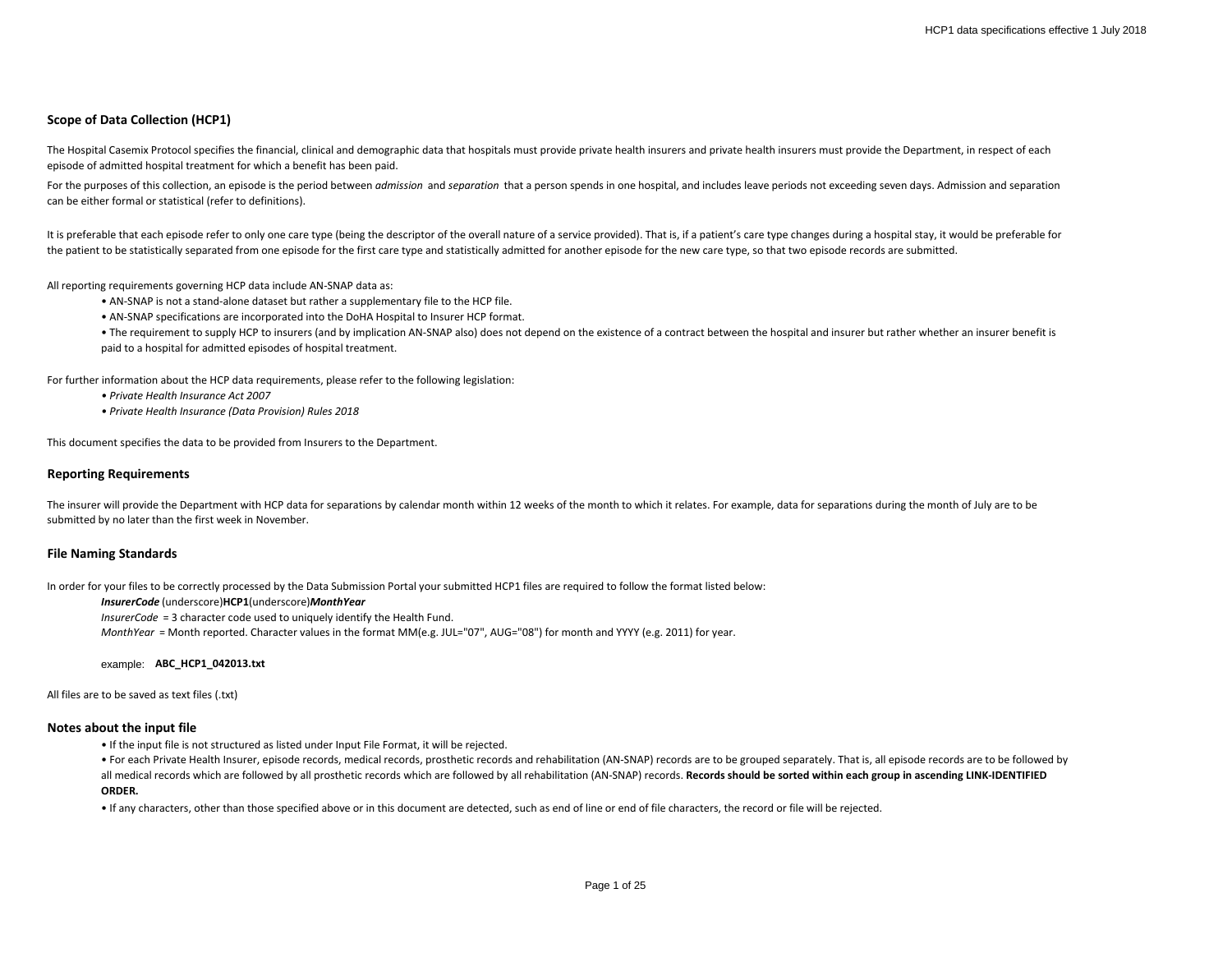• Only a single Insurer header and its associated episode records, medical records, prosthetic records, rehabilitation (AN-SNAP) records, and Insurer trailer grouping can be recorded within a single file.

### **Notes about the specifications**

The data item column indicates the short name for the data item and, where applicable, the reference number for the item in the National Health Data Dictionary as accessed via the Metadata Online Registry (METeOR) at: http://meteor.aihw.gov.au/content/index.phtml/itemId/237518

The *obligation column* indicates whether provision of each particular data item is:

- MAA Mandatory for all public and private hospitals (including day facilities)
- MAO Mandatory for all private hospitals (including day facilities) and optional for public hospitals
- MAS Mandatory for same-day patients
- OPA Optional for all

The *position column* indicates the position within the fixed file format that each data item is to be reported.

The *type and size column* indicates the number and type of character/s the data item should contain where:

- A indicates the data item contains alphanumeric characters (alphabetic, numeric and other special characters). Data must be left justified.
- N indicates the data item contains numeric characters (numbers 0 to 9) only. Data items must be right justified and zero-prefixed to fully fill the item unless otherwise stated in the coding description. All values must be positive.

The *format column* indicates the format of the characters of the data item:

- DDMMYYYY indicates the data item contains date information where DD represents the day, MM represents the month and YYYY represents the century and year. For example, 5 July 2006 would be entered 05072006
- *hhmm* indicates the data item contains time information based on a 24-hour clock, where hh represents the hour and mm represents the minutes. For example 2.35pm would be entered 1435.
- *blank filled* , in relation to a data item, means that the data item is filled with blank spaces.
- *zero filled* , in relation to a data item, means that the data item is filled with zeros.
- *zero prefix* means that leading zeros are to be inserted if necessary to ensure that the number of characters in the entry matches the data item size specified for the item.
- *Charges & Benefits*  supply in dollars and cents (omit decimal point) with leading zeros to fully fill item. Negative amounts are permitted for reversals. An entry of 000000000 means that no benefit/charge was recorded.

See the coding description column for any other special formatting requirements.

The *repetition column* indicates the number of times the data item is repeated within the data file.

The **coding description column** provides the definition for the data item, valid values and any additional information to clarify what data should be reported and how. If a METeOR reference is indicated in the data item column, refer to the National Health Data Dictionary for definition and collection methods.

The *edit rules column* outlines the edit checks the Department will run the data through in the Department's Enterprise Data Warehouse. These are split into critical errors where data will be rejected and warnings where data will be identified.

The *error codes column* indicates the error code attributed to each of the edit checks.

# **Definitions/acronyms**

**ACHI** means the Australian Classification of Health Interventions.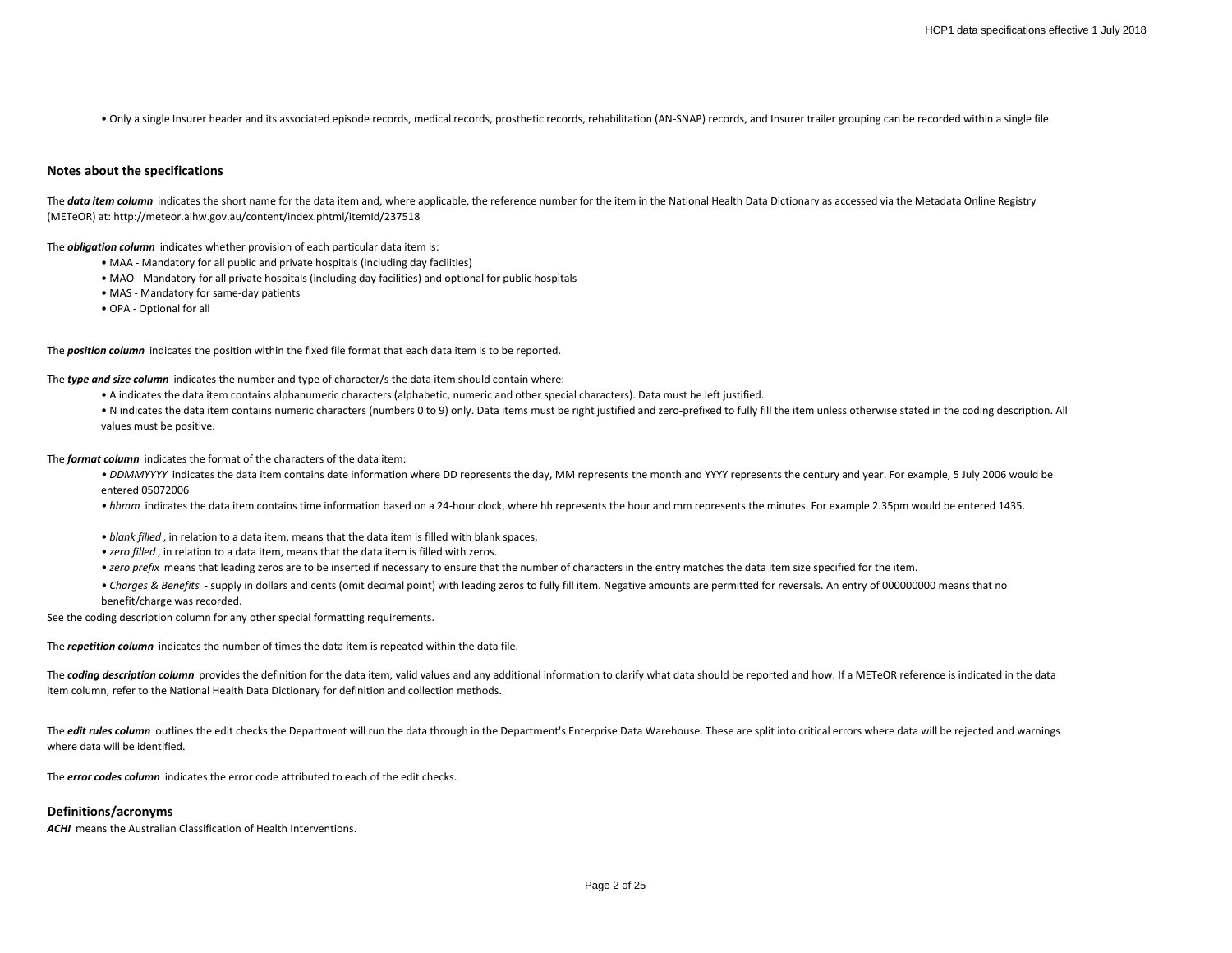*ADA* means the Australian Dental Association.

*AN-SNAP* means the Australian National Sub‑Acute and Non‑Acute Patient Classification System.

*CCU* means the coronary care unit of a hospital.

*contracted doctor* means a doctor who has entered into an agreement with a private health insurer where the doctor agrees to accept payment by the insurer in relation to treatment provided to the insured person.

contracted hospital means a hospital which has entered into an agreement with a private health insurer to accept payment in relation to an episode of hospital treatment for an insured person under a complying health product.

*AR-DRG* means the Australian Refined Diagnosis Related Group.

*episode* means the period of admitted patient care between a formal or statistical **admission** and a formal or statistical **separation**, characterised by only one care type.

*FIM* means functional independence measure and is the outcome measure used for **overnight-stay rehabilitation patients**.

*formal admission* , in relation to a person, means the administrative process used by a hospital to record the commencement of accommodation, care or treatment of the person.

*formal separation* , in relation to a person, means the administrative process used by a hospital to record the cessation of accommodation, care or treatment of the person.

**HDU** means the high dependency unit of a hospital.

*Hospital* means a facility for which there is in force a Ministerial declaration that the facility is hospital under subsection 121-5(6) of the *Private Health Insurance Act 2007* .

Hospital treatment is treatment (including the provision of goods and services) provided to a person with the intention to manage a disease, injury or condition, either at a hospital or with direct involvement of the hospital, by either a person who is authorised by a hospital to provide the treatment or under the management or control of such a person (subsection 121-5, *Private Health Insurance Act 2007* ).

Exclusions to hospital treatment (eg treatment provided in an emergency department of a hospital) are specified in the Private Health Insurance (Health Insurance Business) Rules 2010, Part 3, Rule 8.

Inclusions to hospital treatment (eg some Chronic Disease Management Programs not involving prevention) are specified in the Private Health Insurance (Health Insurance Business) Rules 2010, Part 3. *Hospital-in-the-home* means the provision of care to hospital admitted patients in their place of residence as a substitute for hospital accommodation. Place of residence may be permanent or temporary (METeOR glossary item ID: 327308).

*Hospital-in-the-home care days* means the total number of days between HiTH commencement date and HiTH completion date. *ICD-10-AM* means 'The International Statistical Classification of Diseases and Related Health Problems, 10th revision, Australian Modification.

*ICU* means the intensive care unit of a hospital.

*insurer* means a private health insurer.

*MBS* means the Medicare Benefits Schedule, comprising:

- (a) the *Health Insurance (Diagnostic Imaging Services Table) Regulations 2018* ; and
- (b) the *Health Insurance (General Medical Services Table) Regulations 2018* ; and
- (c) the *Health Insurance (Pathology Services Table) Regulations 2018* ;

as in force from time to time, or any Regulations made in substitution for those Regulations.

*METeOR* (Metadata Online Registry) for national data standards.

*miscellaneous service code* means any miscellaneous hospital-specific or insurer-specific non-MBS code. ADA items can be reported here.

*NHDD* means the (most current version of the) 'National Health Data Dictionary'.

*NICU* means the neonatal intensive care unit of a hospital.

*overnight*‑*stay patient* means a person who is admitted to and separates from a hospital on different dates.

*PHIAC means* Private Health Insurance Administration Council

*PICU* means the paediatric intensive care unit of a hospital.

procedure means clinical intervention that is surgical in nature, carries a procedural risk, carries an anaesthetic risk, requires specialised training, and/or requires special facilities or equipment only available in an acute care setting

*same-day patient* means a person who is admitted to and separates from a hospital on the same date.

**SCN** means the special care nursery of a hospital.

*special character* means a character that has a visual representation but is not an alphanumeric character, ideogram or blank space.

statistical admission, in relation to a person, means the administrative process used by a hospital to record the commencement of a new episode of care that provides the person with a new care type during a single hospital stay.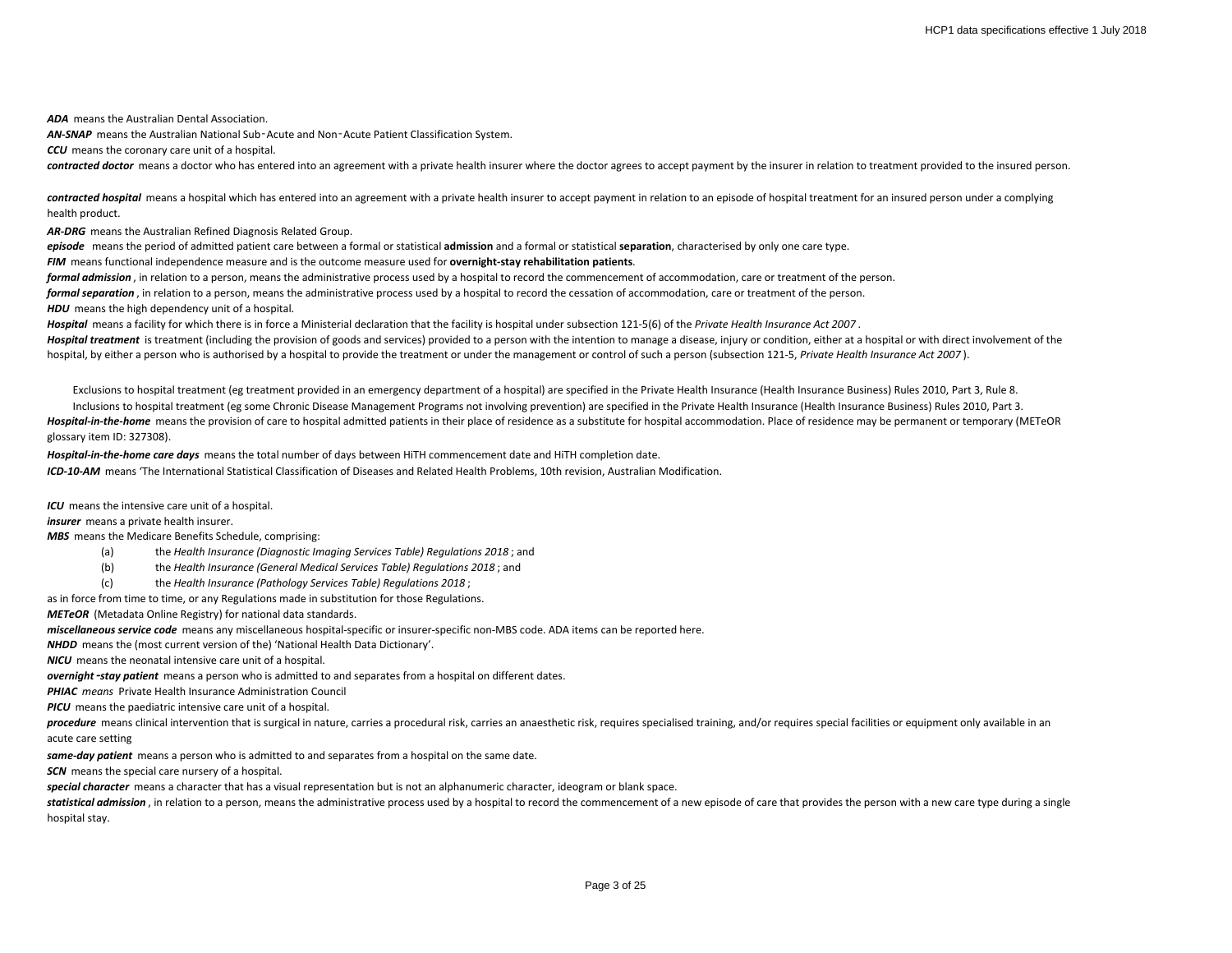statistical separation, in relation to a person, means the administrative process used by a hospital to record the cessation of an episode of care of the person during a single hospital stay.

### **Guide for Use**

*Accommodation charges/benefits* - refer to private, shared or high dependency accommodation for any Accommodation Type (i.e. advanced surgical, surgical, medical, rehabilitation, obstetrics, and psychiatry). All hospital episodes must have a charge/benefit component relating to accommodation, unless it was bundled, or the hospital billed a procedure-only fee. Therefore, cases such as chemotherapy should either have a charge/benefit component in "bundled" or "accommodation" or "theatre". They should not be reported as "other".

AN-SNAP Collection - the AN-SNAP collection is a separate data collection to the episode record for rehabilitation, which provides specific information regarding the functional gains of patients undergoing rehabilitation, as well as the AN-SNAP class for overnight admitted patients. It is expected that one AN-SNAP record be reported for each overnight admitted rehabilitation program, and one AN-SNAP record be reported for an entire episode of care consisting of multiple same day visits. The AN-SNAP record should be linked to the episode with the same separation date.

AN-SNAP Class - The AN-SNAP class allocated to each overnight admitted patient is in part determined by their FIM admission score. Given the FIM is not collected for same-day patients it is impossible to allocate same-day patients an AN-SNAP class.

*Bundled charges/benefits -* refer to an aggregate of 2 or more charges billed by the hospital, such as case payments by DRG or MBS.

*CCU charges, benefits, days and hours* - exclude ICU, SCN, NICU, PICU and HDU in calculations.

Functional Independence Measure - The FIM score for each of the 18 FIM motor and cognition items (maximum score of seven and a minimum score of one). Total scores can range from 18 to 126. Admission data must be collected within 72 hours after the admission. Discharge scores must be collected within 72 hours of discharge. Guide for collecting the AROC inpatient data set should be followed for scoring the FIM should be followed. This applies to AN-SNAP admission and discharge FIM scores for overnight-stay patients. The FIM is not collected for same-day patients.

*Hospital-in-the-home (HITH) -* Episodes which include HITH services should be reported in a manner consistent with claiming practice. For example,

- (a) HITH services which are part of an admitted psychiatric program and are claimed as a single same day service must be reported as single same day episode. This includes psychiatric patients that remain in an admitted HITH program over extended periods of time.
- (b) If hospital claims are submitted to insurers at the conclusion of the admitted psychiatric HITH program, then one episode must be reported spanning the length of the program.

*ICU charges, benefits, days and hours* - include NICU and PICU; exclude SCN, CCU or HDU in calculations.

*Infant weight neonate* **-** For live births (http://meteor.aihw.gov.au/content/pop/index.phtml/itemId/265594), birth weight (http://meteor.aihw.gov.au/content/pop/index.phtml/itemId/265625) should preferably be measured within the first hour of life before significant postnatal weight loss has occurred. While statistical tabulations include 500 g groupings for birth weight, weights should not be recorded in those groupings. The actual weight should be recorded to the degree of accuracy to which it is measured. In perinatal collections the birth weight is to be provided for live born and stillborn babies.

*Minutes in Theatre* - calculate from the time the patient entered the operating theatre or procedure room until the time the patient left the operating theatre or procedure room. For example, coronary angiography/angioplasty, lithotripsy and ECT must have minutes of operating theatre time reported, even though they are performed in a procedure room rather than a theatre.

Other charges/benefits - refer to services which cannot be categorised as accommodation, theatre, labour, ICU, pharmacy, prosthesis, bundled, SCN, CCU or HITH. It excludes ex-gratia charges, television, phone calls, extra meals, FED, reversals or journal adjustments.

Palliative care status and days - include care provided in: a palliative care unit; a designated palliative care program; or under the principal clinical management of a palliative care physician or in the opinion of the treating doctor, when the principal clinical intent of care is palliation.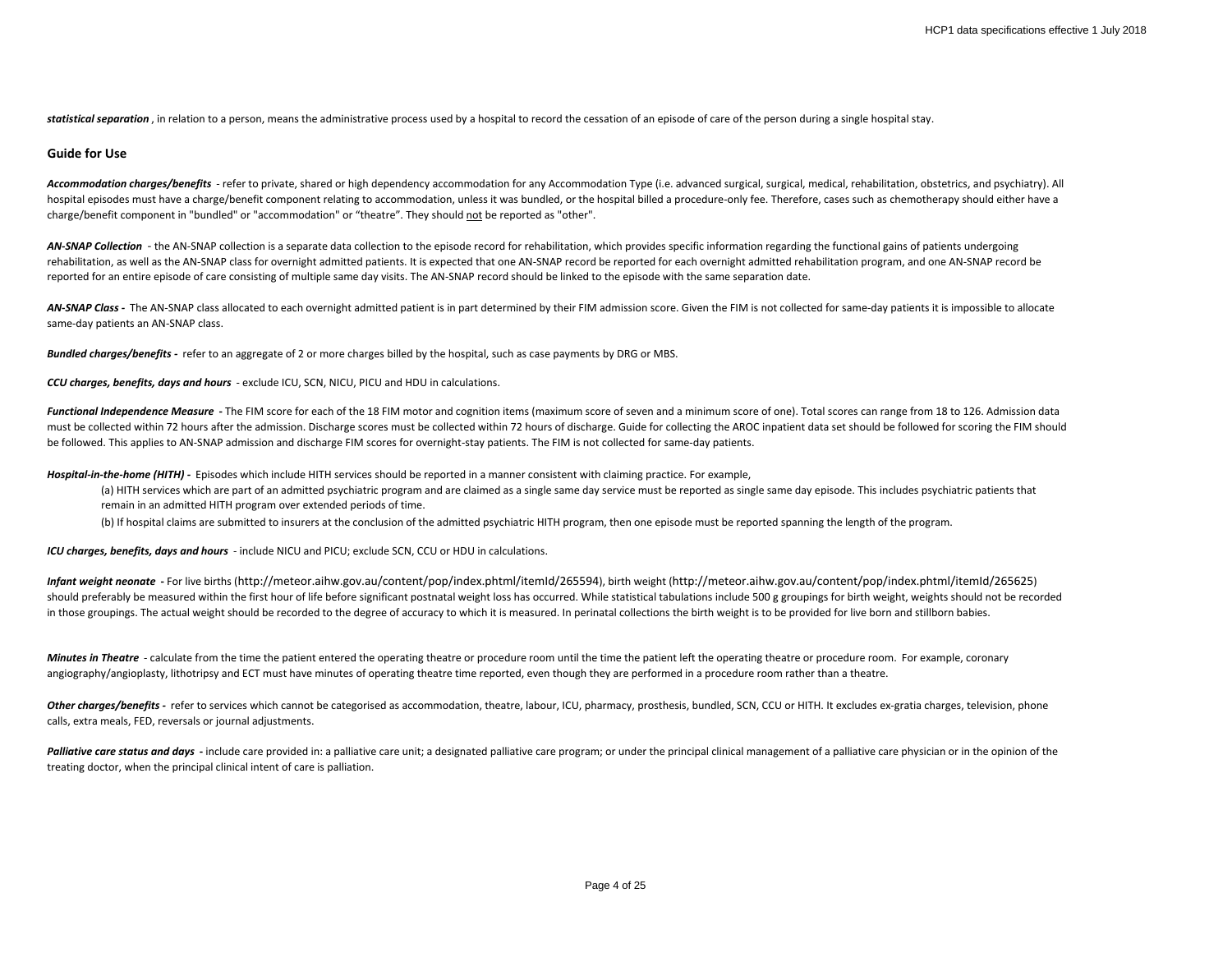Principal MBS item - select on the basis of: (a) the patient's first visit to a theatre or procedure room/coronary angiography suite; and (b) the MBS with the highest benefit amount. The principal MBS item relates to theatre or procedure room/angiography suite, and not to the medical item billed by the doctor. It may not necessarily correlate to the Principal Procedure Code. For example, renal dialysis, coronary angiography/ angioplasty, same-day chemotherapy, lithotripsy, ECT and sleep studies must have an MBS item number reported, even though they are procedure room rather than theatre. Where possible, any services that do not have a valid MBS item should be reported in the Miscellaneous Service Code item (item 68).

Principal Item Date - The date on which the principal MBS item is carried out. If there is no principal MBS item, then the date that the first Miscellaneous Service Code item was carried out may optionally be entered.

*Qualified days for newborns* - The number of qualified days is calculated with reference to the date of admission, date of separation and any other date(s) of change of qualification status: the date of admission is counted if the patient was qualified at the end of the day; the date of change to qualification status is counted if the patient was qualified at the end of the day; the date of separation is not counted, even if the patient was qualified on that day. The normal rules for calculations of patient days apply. To determine if newborn days are qualified days, see the METeOR definition for Newborn Qualification Status (Metadata glossary item 327254).

*SCN charges, benefits, days and hours* - exclude NICU, ICU, CCU, PICU and HDU in calculations.

Secondary MBS item - The secondary MBS items relate to theatre, and not to the medical item billed by the doctor. It may not always correlate to the Procedure Codes (ICD-10-AM). Where possible, any services that do not have a valid MBS item should be reported in the Miscellaneous Service Code item (item 68).

*Theatre charges/benefits -* refer to a theatre/procedure room/ angiography suite.

Re-admission within 28 days - Planned re-admission refers to planned re-admission within 28 days from this or another hospital. Note: do not include transfers from another hospital as re-admissions.

## **Data Quality**

### *Error Codes*

1<sup>st</sup> Character – represents the type of record i.e. E (episode), P (prosthetic), A (AN-SNAP), M (medical), R (edits checking across records)

- $2^{nd}$  Character W (represents a warning where an edit rule has been identified)– the record will be accepted and insurers notified
- $2^{nd}$  Character E (represents an error where an edit rule has failed) the record will be rejected and insurers notified

# **Further information**

For further information about the HCP requirements including AN-SNAP, please see the following websites:

General information about the data collection

<http://www.health.gov.au/internet/main/publishing.nsf/Content/health-casemix-data-collections-about-HCP>

Annual reports

<http://www.health.gov.au/internet/main/publishing.nsf/Content/health-casemix-data-collections-publications-HCPAnnualReports>

List of Hospital provider numbers

To request a list of hospital provider numbers please email: hcp@health.gov.au

Metadata and health dictionary specifications

<http://meteor.aihw.gov.au/content/index.phtml/itemId/181162>

For private health insurance industry information

<http://www.apra.gov.au/>

Commonwealth Prostheses list

<http://www.health.gov.au/internet/main/publishing.nsf/Content/health-privatehealth-prostheseslist.htm>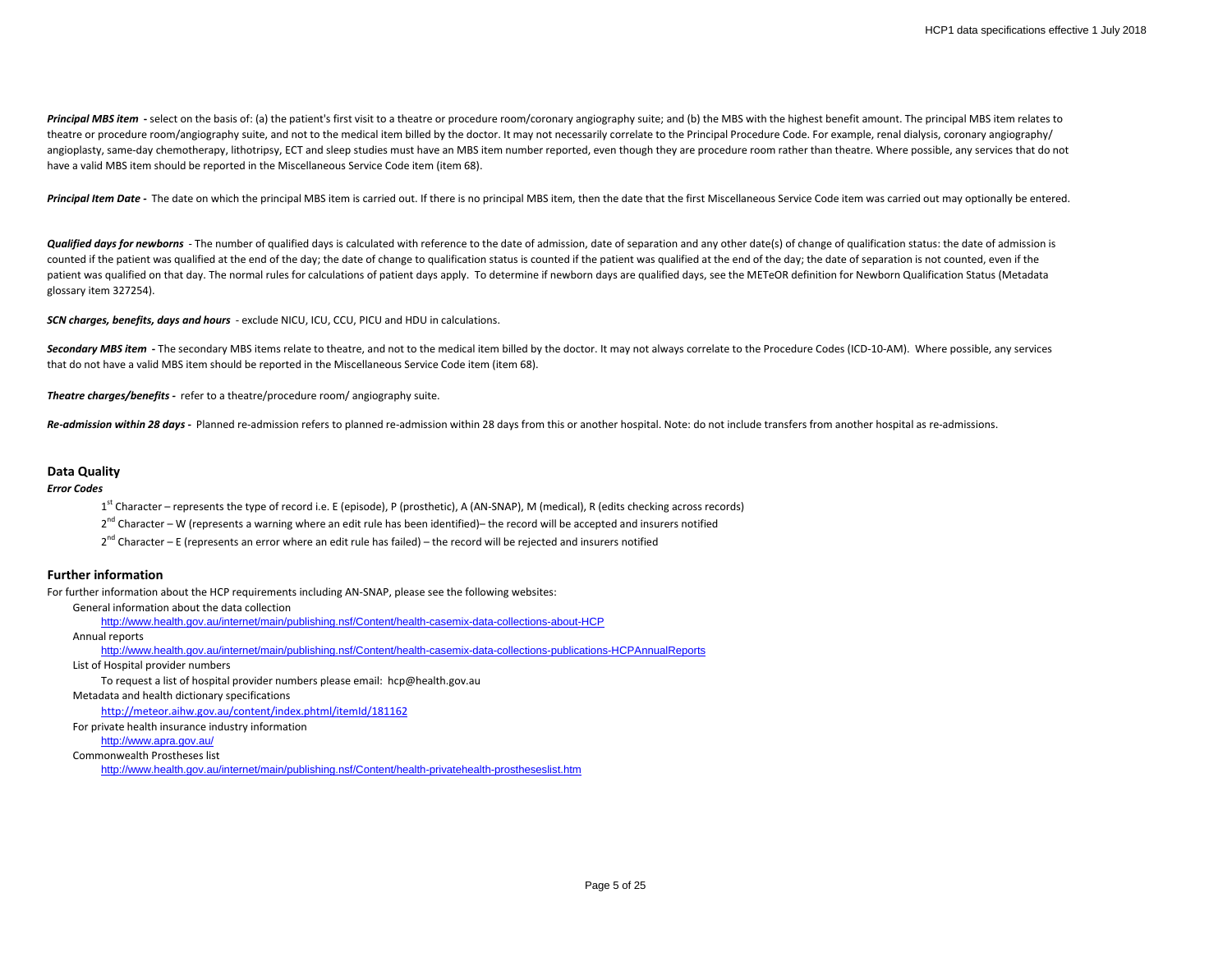|                | $#$ Item                  | <b>Quantity</b>                | Type & size  | Format | Values/description                                                                                      | <b>Edit Rules</b>                                                                                                                                                        | <b>Error Code/s</b>               |
|----------------|---------------------------|--------------------------------|--------------|--------|---------------------------------------------------------------------------------------------------------|--------------------------------------------------------------------------------------------------------------------------------------------------------------------------|-----------------------------------|
| $\overline{2}$ | <b>FILE HEADER</b>        | one per physical file of data  | A(7)<br>A(3) | YYYYMM | Valid value 'HCPDATA'<br>Source identifier (INSURER (or other) IDENTIFIER)                              | Reject file if not same as specified in the<br>physical file name.                                                                                                       | <b>HE02.0</b>                     |
| 3              |                           |                                | A(6)         |        | YEAR-MONTH (separation month reported)                                                                  | Reject file if not a valid insurer code.<br>Reject file if not in format YYYYMM.<br>Reject file if does not match the month year<br>specified in the physical file name. | <b>HE02.1</b><br>HE03.0<br>HE03.1 |
| $\overline{4}$ |                           |                                | N(2)         |        | The number of Insurers' data in this file: valid value '1'                                              | If present, reject file if not $= 1$ or 01.                                                                                                                              | HE <sub>04</sub>                  |
| 5<br>6         | <b>INSURER HEADER</b>     | one per physical file of data  | A(1)<br>A(3) | YYYYMM | Valid value 'B'<br><b>INSURER IDENTIFIER</b>                                                            | <b>Reject</b> file if not $=$ 'B'<br>Reject file if not same as Source identifier<br>value in FILE HEADER section item 2 above.                                          | HE05<br><b>HE06</b>               |
| $\overline{7}$ |                           |                                | A(6)         |        | YEAR-MONTH (separation month reported)                                                                  | Reject file if not same as YEAR-MONTH value HE07<br>In FILE HEADER section item 3 above.                                                                                 |                                   |
| $\overline{8}$ | <b>EPISODE RECORDS</b>    | many per physical file of data | A(1371)      |        | 1371 characters; record type of 'E' followed by 1370 character record<br>as specified in this document. |                                                                                                                                                                          |                                   |
| $\overline{9}$ | <b>MEDICAL RECORDS</b>    | many per episode               | A(92)        |        | 92 characters; record type of 'M' followed by 91 character record as<br>specified in this document.     |                                                                                                                                                                          |                                   |
| 10             | <b>PROSTHETIC RECORDS</b> | 0 to many per episode          | A(54)        |        | 54 characters; record type of 'P' followed by 53 character record as<br>specified in this document.     |                                                                                                                                                                          |                                   |
| 11             | <b>AN-SNAP RECORDS</b>    | 0 to many per episode          | A(95)        |        | 95 characters; record type of 'S' followed by 94 character record as<br>specified in this document      |                                                                                                                                                                          |                                   |
| 12<br>13       | <b>INSURER TRAILER</b>    | one per physical file of data  | A(1)<br>A(3) |        | Valid Value 'T'<br><b>INSURER IDENTIFIER</b>                                                            | Reject file if not = 'T'<br>Reject file if not same as Source Identifier<br>value in FILE HEADER section item 2 above.                                                   | <b>HE12</b><br><b>HE13</b>        |
| 14             |                           |                                | N(6)         |        | Number of Episode records                                                                               | If present, reject file if not numeric                                                                                                                                   | <b>HE14</b>                       |
| 15             |                           |                                | N(6)         |        | Number of Medical records                                                                               | If present, reject file if not numeric                                                                                                                                   | <b>HE15</b>                       |
| 16             |                           |                                | N(6)         |        | Number of Prosthetic records ('000000' means no prosthetic<br>records)                                  | If present, reject file if not numeric                                                                                                                                   | <b>HE16</b>                       |
| 17             |                           |                                | N(6)         |        | Number of AN-SNAP records ('000000' means no AN-SNAP<br>records)                                        | If present, reject file if not numeric                                                                                                                                   | <b>HE17</b>                       |
|                | <b>18 FILE TRAILER</b>    | one per physical file of data  | A(1)         |        | Valid value 'Z'                                                                                         | Reject file if not 'Z'                                                                                                                                                   | <b>HE18</b>                       |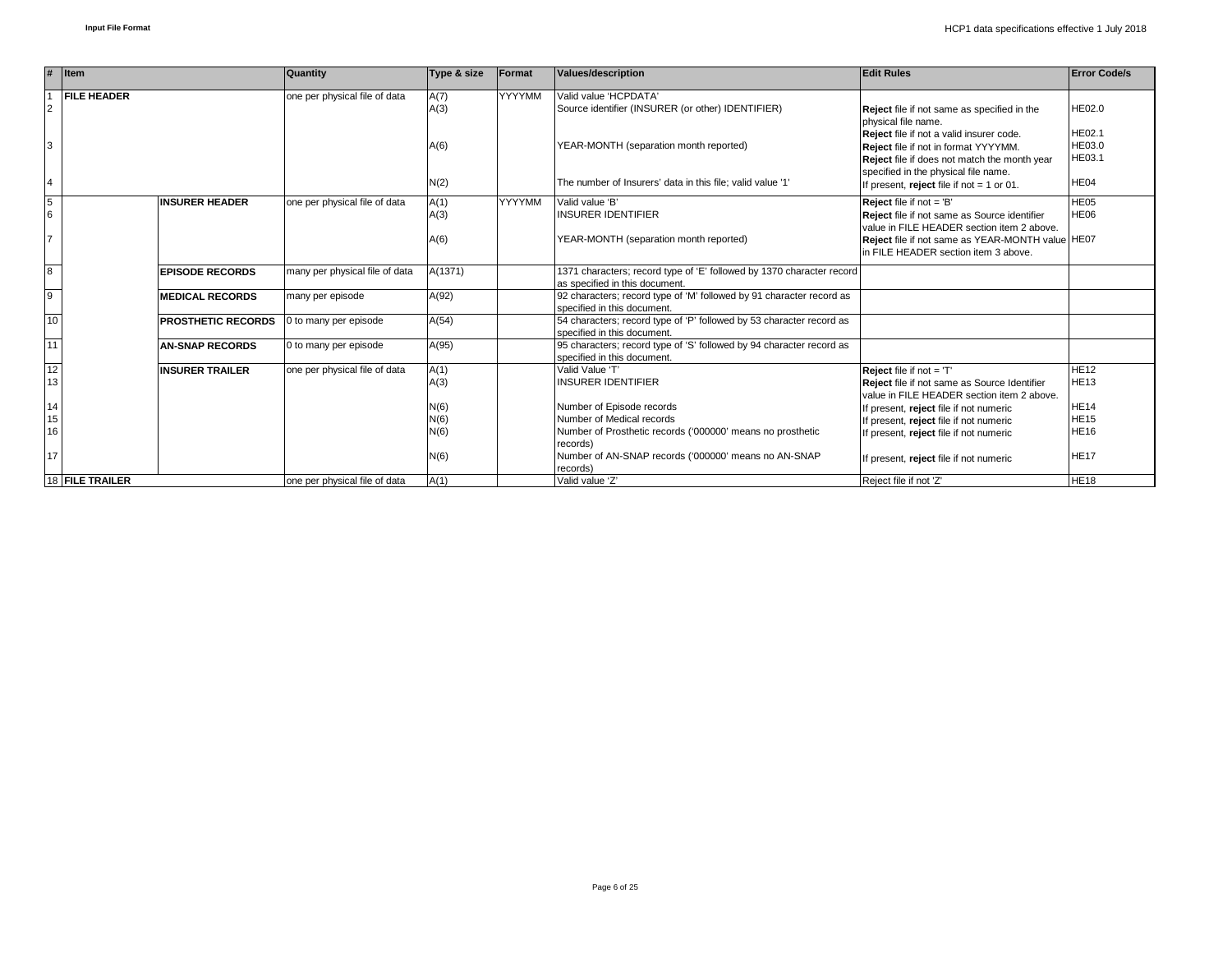|                | No Data Item             | <b>METeOR</b><br>identifier | identifier | ECLIPSE Obligation Position Position Type & | <b>Start</b> | End | size  | Format                                                                                    | Repetition Coding description                                                                                                                                                                                                                                                                                          | <b>Edit Rules</b>                                                                                                                                                                               | Error<br>code/s             |
|----------------|--------------------------|-----------------------------|------------|---------------------------------------------|--------------|-----|-------|-------------------------------------------------------------------------------------------|------------------------------------------------------------------------------------------------------------------------------------------------------------------------------------------------------------------------------------------------------------------------------------------------------------------------|-------------------------------------------------------------------------------------------------------------------------------------------------------------------------------------------------|-----------------------------|
|                | Insurer identifier       |                             |            | <b>MAA</b>                                  |              | 3   | A(3)  | Left justify                                                                              | Insurer identifier selected from the list of registered private health<br>insurers.                                                                                                                                                                                                                                    | Reject record if not same as Source<br>Identifier value in FILE HEADER item                                                                                                                     | EE001.1                     |
| $\overline{2}$ | Link Identifier          |                             |            | <b>MAA</b>                                  |              | 27  | A(24) | Left justify                                                                              | A unique identifier of an episode that links data items from this<br>(episode) record to the associated medical, prosthetic or AN-<br>SNAP records.                                                                                                                                                                    | Reject record if blank                                                                                                                                                                          | EE002                       |
| 3              | Provider (hospital) code |                             |            | <b>MAA</b>                                  | 28           | 35  | A(8)  | <b>NNNNNNNA</b><br>(uppercase)                                                            | The Commonwealth-issued hospital provider number, as selected<br>from the lists maintained by the Department of Health and Ageing.<br>"OVERSEAS" = overseas provider                                                                                                                                                   | Reject record if not (a valid 8<br>character Commonwealth provider<br>number or 'OVERSEAS').                                                                                                    | EE003                       |
|                | Product code             |                             |            | <b>MAA</b>                                  | 36           | 43  | A(8)  |                                                                                           | The product code for patient's insurance cover at admission.                                                                                                                                                                                                                                                           | Reject record if blank.                                                                                                                                                                         | EE004                       |
| 5              | Hospital contract status |                             |            | <b>MAA</b>                                  | 44           | 44  | A(1)  | Left justify                                                                              | The payment arrangement the insurer has with the hospital.<br>$Y = a$ hospital with which an Insurer has a contract<br>$N = a$ hospital with which the Insurer does not have a contract.<br>$T = a$ hospital is paid under 2nd Tier benefit arrangement<br>$B = a$ hospital is paid under a "Bulk payment" arrangement | Reject record if not (Y or N or T or<br>B).                                                                                                                                                     | EE005                       |
| 6              | Total days paid          |                             |            | <b>MAA</b>                                  | 45           | 48  | N(4)  | <b>Right justify</b><br>Zero prefix                                                       | The total number of days for which benefits were paid by the<br>Insurer, including days for which benefits were paid as a Nursing<br>Home Type Patient.<br>Same-day cases equal 0001.<br>Zero fill if no benefit paid for accommodation by fund.                                                                       | Reject record if not numeric<br><b>Identify</b> if total days paid > (date<br>separated - date admitted - leave<br>days)<br>Identify if same-day status is 1 and<br>total days paid is not 0001 | EE006<br>EW006.0<br>EW006.1 |
|                | Accommodation charge     |                             |            | <b>MAA</b>                                  | 49           | 57  | N(9)  | Right justify<br>Zero prefix<br><b>\$\$\$\$\$\$\$cc</b><br>(omit decimal<br>point)        | The gross amount charged for accommodation (include ex-gratia<br>and patient portion accommodation charges).<br>Zero fill if no amount charged.<br>Blank means this charge was not separately identified but charged<br>under another item.<br>*refer to guide for use                                                 | If present, reject record if not<br>numeric                                                                                                                                                     | EE007                       |
| $\mathsf{R}$   | Accommodation benefit    |                             |            | <b>MAA</b>                                  | 58           | 66  | N(9)  | Right justify<br>Zero prefix<br><b>\$\$\$\$\$\$\$cc</b><br>(omit decimal<br>point)        | The gross benefit paid for accommodation (include ex-gratia<br>accommodation benefits).<br>Zero fill if no amount paid.<br>Blank means this benefit was not separately identified but paid<br>under another item.<br>*refer to quide for use                                                                           | If present, reject record if not<br>numeric                                                                                                                                                     | <b>EE008</b>                |
| 9              | Theatre charge           |                             |            | <b>MAA</b>                                  | 67           | 75  | N(9)  | <b>Right justify</b><br>Zero prefix<br><b>\$\$\$\$\$\$\$cc</b><br>(omit decimal<br>point) | The gross amount charged for a theatre/procedure room/<br>angiography suite (include ex-gratia and patient portion theatre<br>charges).<br>Zero fill if no amount charged.<br>Blank means this charge was not separately identified but charged<br>under another item.<br>*refer to guide for use                      | If present, reject record if not<br>numeric                                                                                                                                                     | EE009                       |
| 10             | Theatre benefit          |                             |            | <b>MAA</b>                                  | 76           | 84  | N(9)  | Right justify<br>Zero prefix<br><b>\$\$\$\$\$\$\$cc</b><br>(omit decimal<br>point)        | The gross benefit paid for a theatre/procedure room/angiography<br>suite (include ex-gratia theatre benefits).<br>Zero fill if no amount paid.<br>Blank means this benefit was not separately identified but paid<br>under another item.<br>*refer to quide for use                                                    | If present, reject record if not<br>numeric                                                                                                                                                     | EE010                       |
| 11             | Labour ward charge       |                             |            | <b>MAA</b>                                  | 85           | 93  | N(9)  | Right justify<br>Zero prefix<br><b>\$\$\$\$\$\$\$cc</b><br>(omit decimal<br>point)        | The gross amount charged for labour ward (include ex-gratia and<br>patient portion labour ward charges).<br>Blank means this charge was not separately identified but charged<br>under another item.<br>Zero fill if no amount charged.                                                                                | If present, reject record if not<br>numeric                                                                                                                                                     | EE011                       |
| 12             | Labour ward benefit      |                             |            | <b>MAA</b>                                  | 94           | 102 | N(9)  | Right justify<br>Zero prefix<br>\$\$\$\$\$\$\$cc<br>(omit decimal<br>point)               | The gross benefit paid for labour ward (include ex-gratia labour<br>ward benefits)<br>Blank means this benefit was not separately identified but paid<br>under another item.<br>Zero fill if no amount paid.                                                                                                           | If present, reject record if not<br>numeric                                                                                                                                                     | EE012                       |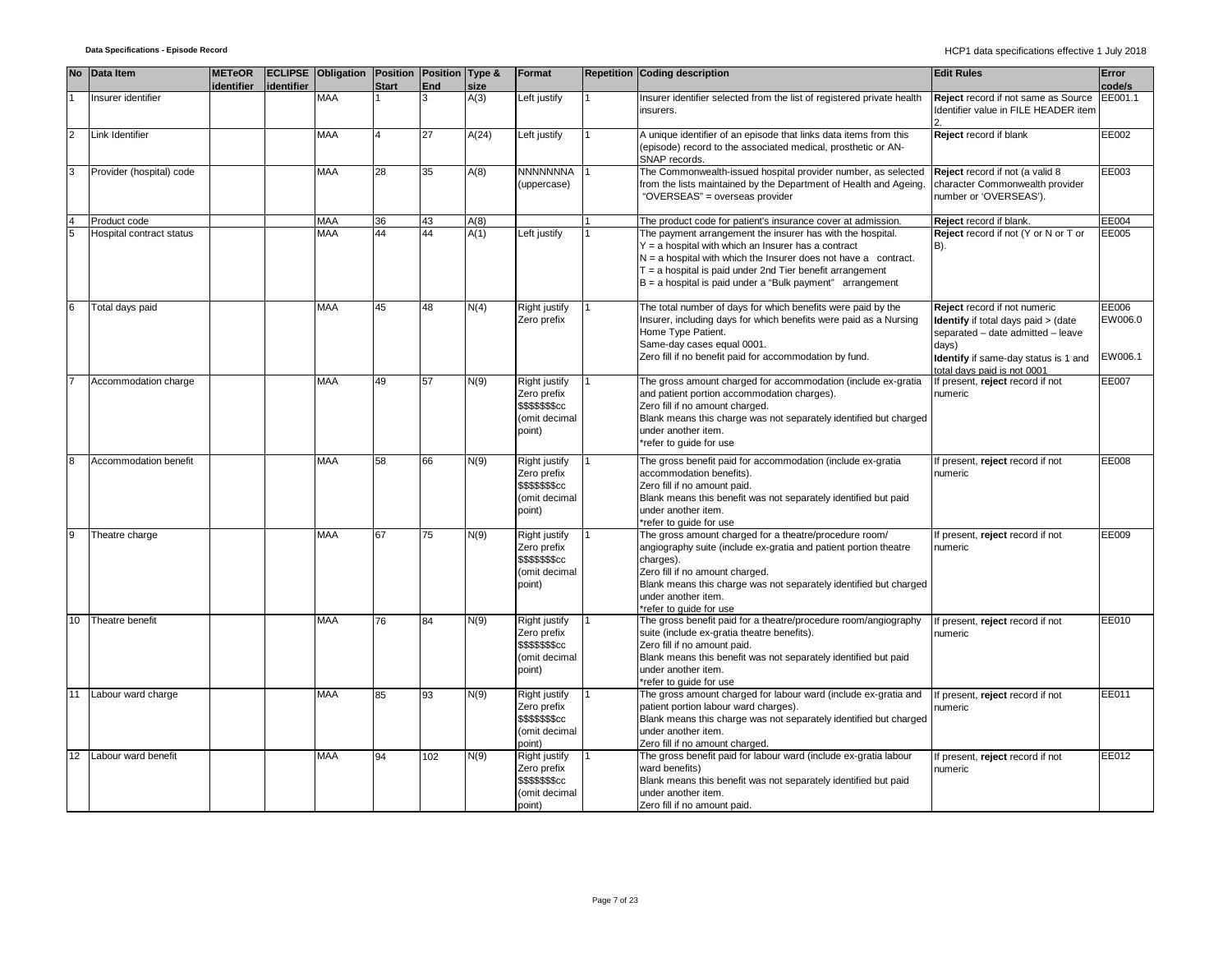|                 | No Data Item                  | <b>METeOR</b><br>identifier | identifier | <b>ECLIPSE</b> Obligation Position Position Type & | <b>Start</b> | End | size | Format                                                                      | <b>Repetition Coding description</b>                                                                                                                                                                                                                                                                                                                                            | <b>Edit Rules</b>                           | Error<br>code/s |
|-----------------|-------------------------------|-----------------------------|------------|----------------------------------------------------|--------------|-----|------|-----------------------------------------------------------------------------|---------------------------------------------------------------------------------------------------------------------------------------------------------------------------------------------------------------------------------------------------------------------------------------------------------------------------------------------------------------------------------|---------------------------------------------|-----------------|
| $\overline{13}$ | Intensive Care Unit<br>Charge |                             |            | <b>MAA</b>                                         | 103          | 111 | N(9) | Right justify<br>Zero prefix<br>\$\$\$\$\$\$\$cc<br>(omit decimal<br>point) | Intensive Care Unit charge must reflect the gross amount charged If present, reject record if not<br>for ICU (include ex-gratia and patient portion ICU charges).<br>Zero fill if no amount charged.<br>Blank means this charge was not separately identified but charged<br>under another item.<br>*refer to guide for use                                                     | numeric                                     | EE013           |
| 14              | Intensive Care Unit Benefit   |                             |            | <b>MAA</b>                                         | 112          | 120 | N(9) | Right justify<br>Zero prefix<br>\$\$\$\$\$\$\$cc<br>(omit decimal<br>(point | The gross benefit paid for ICU (include ex-gratia ICU benefits).<br>Zero fill if no amount paid.<br>Blank means this benefit was not separately identified but paid<br>under another item.<br>*refer to quide for use                                                                                                                                                           | If present, reject record if not<br>numeric | EE014           |
| 15              | Prosthesis charge             |                             |            | <b>MAA</b>                                         | 121          | 129 | N(9) | Right justify<br>Zero prefix<br>\$\$\$\$\$\$\$cc<br>(omit decimal<br>point) | The gross maximum amount charged for prosthesis (include ex-<br>gratia prosthesis charges, handling fee and patient portion).<br>Blank means this charge was not separately identified but charged<br>under another item.<br>Zero fill if no amount charged.                                                                                                                    | If present, reject record if not<br>numeric | EE015           |
| 16              | Prosthesis benefit            |                             |            | <b>MAA</b>                                         | 130          | 138 | N(9) | Right justify<br>Zero prefix<br>\$\$\$\$\$\$\$cc<br>(omit decimal<br>point) | The gross benefit paid for prosthesis (include ex-gratia prosthesis<br>benefit and handling fee).<br>Blank means this benefit was not separately identified but paid<br>under another item.<br>Zero fill if no amount paid.                                                                                                                                                     | If present, reject record if not<br>numeric | EE016           |
|                 | 17 Pharmacy charge            |                             |            | <b>MAA</b>                                         | 139          | 147 | N(9) | Right justify<br>Zero prefix<br>\$\$\$\$\$\$\$cc<br>(omit decimal<br>point) | The gross charge raised for pharmacy (include ex-gratia and<br>patient portion pharmacy charges, exclude discharge<br>medications).<br>Zero fill if no amount charged.<br>Blank means this charge was not separately identified but charged<br>under another item.<br>*refer to quide for use                                                                                   | If present, reject record if not<br>numeric | EE017           |
| 18              | Pharmacy benefit              |                             |            | <b>MAA</b>                                         | 148          | 156 | N(9) | Right justify<br>Zero prefix<br>\$\$\$\$\$\$\$cc<br>(omit decimal<br>point) | The gross benefit paid for pharmacy (include ex-gratia pharmacy<br>benefits, exclude discharge medications.)<br>Zero fill if no amount paid.<br>Blank means this benefit was not separately identified but paid<br>under another item.<br>*refer to quide for use                                                                                                               | If present, reject record if not<br>numeric | EE018           |
| 19              | <b>Bundled charges</b>        |                             |            | MAA                                                | 157          | 165 | N(9) | Right justify<br>Zero prefix<br>\$\$\$\$\$\$\$cc<br>(omit decimal<br>point) | The gross bundled charge raised (include ex-gratia and patient<br>portion bundled charges).<br>Zero fill if no amount charged.<br>Blank means this charge was not separately identified but charged<br>under another item.<br>*refer to quide for use                                                                                                                           | If present, reject record if not<br>numeric | EE019           |
| 20              | <b>Bundled benefits</b>       |                             |            | <b>MAA</b>                                         | 166          | 174 | N(9) | Right justify<br>Zero prefix<br>\$\$\$\$\$\$\$cc<br>(omit decimal<br>point) | The gross bundled benefit paid (include ex-gratia bundled<br>benefits).<br>Zero fill if no amount paid.<br>Blank means this benefit was not separately identified but paid<br>under another item.<br>*refer to guide for use                                                                                                                                                    | If present, reject record if not<br>numeric | EE020           |
| 21              | Other charges                 |                             |            | <b>MAA</b>                                         | 175          | 183 | N(9) | Right justify<br>Zero prefix<br>\$\$\$\$\$\$\$cc<br>(omit decimal<br>point) | The gross charge raised for any chargeable item which cannot be<br>specifically categorised elsewhere (exclude ex-gratia charges,<br>television, phone calls, extra meals, FED, reversals or journal<br>adjustments).<br>Zero fill if no amount charged.<br>Blank means this charge was not separately identified but charged<br>under another item.<br>*refer to guide for use | If present, reject record if not<br>numeric | EE021           |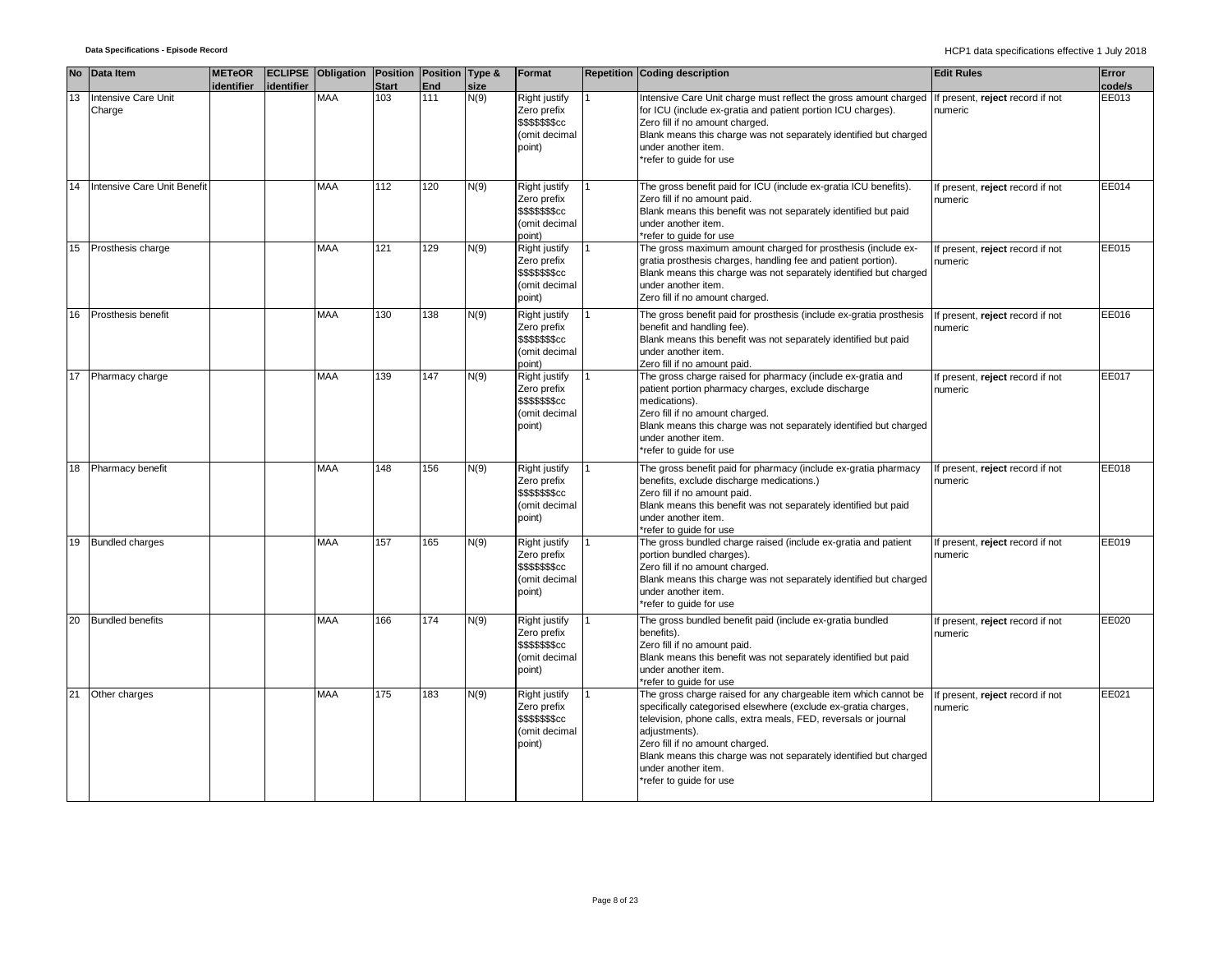|    | No Data Item                  | <b>METeOR</b><br>identifier | identifier | ECLIPSE Obligation Position Position Type & | <b>Start</b> | End | size | Format                                                                                   | <b>Repetition Coding description</b>                                                                                                                                                                                                                                                                                                                                        | <b>Edit Rules</b>                                                                                                                        | Error<br>code/s |
|----|-------------------------------|-----------------------------|------------|---------------------------------------------|--------------|-----|------|------------------------------------------------------------------------------------------|-----------------------------------------------------------------------------------------------------------------------------------------------------------------------------------------------------------------------------------------------------------------------------------------------------------------------------------------------------------------------------|------------------------------------------------------------------------------------------------------------------------------------------|-----------------|
| 22 | Other benefits                |                             |            | <b>MAA</b>                                  | 184          | 192 | N(9) | Right justify<br>Zero prefix<br>\$\$\$\$\$\$ <sub>\$cc</sub><br>(omit decimal<br>point)  | The gross benefit paid for any chargeable item which cannot be<br>specifically categorised elsewhere, (exclude ex-gratia benefits,<br>television, phone calls, extra meals, FED, reversals or journal<br>adiustments).<br>Zero fill if no amount paid.<br>Blank means this benefit was not separately identified but paid<br>under another item.<br>*refer to guide for use | f present, reject record if not<br>numeric                                                                                               | EE022           |
| 23 | Front end deductible          |                             |            | <b>MAA</b>                                  | 193          | 201 | N(9) | Right justify<br>Zero prefix<br>\$\$\$\$\$\$ <sub>\$cc</sub><br>(omit decimal<br>point)  | The amount of Front End Deductible (excess) deducted from the<br>benefit otherwise payable by the Insurer to the hospital.<br>Zero fill if no FED applicable.                                                                                                                                                                                                               | Reject record if not numeric                                                                                                             | EE023           |
| 24 | Ancillary cover status        |                             |            | <b>MAA</b>                                  | 202          | 202 | A(1) |                                                                                          | An indicator of whether a patient has ancillary cover at the time of<br>admission.<br>$Y =$ patient has ancillary cover;<br>$N =$ patient does not have ancillary cover                                                                                                                                                                                                     | Reject record if not ('Y' or 'N').                                                                                                       | EE024           |
| 25 | Ancillary charges             |                             |            | <b>OPA</b>                                  | 203          | 211 | N(9) | Right justify<br>Zero prefix<br>\$\$\$\$\$\$ <sub>\$cc</sub><br>(omit decimal<br>point)  | The total charge raised for in-hospital benefits claimed under an<br>ancillary table.<br>Zero fill if no amount charged.                                                                                                                                                                                                                                                    | If present, reject record if not<br>numeric                                                                                              | EE025           |
| 26 | Ancillary benefits            |                             |            | <b>OPA</b>                                  | 212          | 220 | N(9) | Right justify<br>Zero prefix<br>\$\$\$\$\$\$ <sub>\$</sub> cc<br>(omit decimal<br>point) | The total benefit paid for in hospital benefits paid under an ancillary If present, reject record if not<br>table.<br>Zero fill if no amount paid.                                                                                                                                                                                                                          | numeric                                                                                                                                  | EE026           |
| 27 | <b>Total Medical charges</b>  |                             |            | <b>MAA</b>                                  | 221          | 229 | N(9) | Right justify<br>Zero prefix<br>\$\$\$\$\$\$ <sub>\$cc</sub><br>(omit decimal<br>point)  | The total charge for medical items, as set out in the medical<br>records associated with the episode.<br>Zero fill if no amount charged.                                                                                                                                                                                                                                    | Reject record if not numeric                                                                                                             | EE027           |
| 28 | <b>Total Medical Benefits</b> |                             |            | <b>MAA</b>                                  | 230          | 238 | N(9) | Right justify<br>Zero prefix<br>\$\$\$\$\$\$cc<br>(omit decimal<br>(point                | The total benefit paid for medical items (by both Medicare and<br>Insurer) as set out in the medical records associated with the<br>episode.<br>Zero fill if no amount paid.                                                                                                                                                                                                | Reject record if not numeric                                                                                                             | EE028           |
| 29 | Date of birth                 | 287007                      |            | <b>MAA</b>                                  | 239          | 246 | A(8) | <b>DDMMYYYY</b>                                                                          | The date of birth of the person.                                                                                                                                                                                                                                                                                                                                            | Reject record if not in format<br><b>DDMMYYYY</b>                                                                                        | EE029           |
| 30 | Postcode - Australian         | 611398                      |            | <b>MAA</b>                                  | 247          | 250 | N(4) | Right justify<br>Zero prefix                                                             | The numeric descriptor for a postal delivery area, aligned with<br>locality, suburb or place for the address of a person.<br>Codes 9999 = unknown postcode<br>and $8888 = 0$ verseas<br>will be used instead of METeOR codes 0097, 0098, 0099                                                                                                                               | Reject record if not (a valid<br>Australian postcode or 9999 or<br>8888).                                                                | EE030           |
| 31 | Sex                           | 635126                      |            | <b>MAA</b>                                  | 251          | 251 | N(1) |                                                                                          | The distinction between male, female, and others who do not have<br>biological characteristics typically associated with either the male<br>or female sex, as represented by a code.<br>$1 = Male$<br>$2 =$ Female<br>$3 =$ Intersex or Indeterminate Other<br>$9$ = Not stated / inadequately described                                                                    | Reject record if not (1, 2, 3 or 9).                                                                                                     | EE031           |
| 32 | Admission date                | 269967                      |            | <b>MAA</b>                                  | 252          | 259 | A(8) | <b>DDMMYYYY</b>                                                                          | Date on which an admitted patient commences an episode of care.                                                                                                                                                                                                                                                                                                             | Reject record if not in format<br><b>DDMMYYYY</b>                                                                                        | EE032           |
| 33 | Separation date               | 270025                      |            | <b>MAA</b>                                  | 260          | 267 | A(8) | <b>DDMMYYYY</b>                                                                          | Date on which an admitted patient completes an episode of care.                                                                                                                                                                                                                                                                                                             | Reject file if not in format<br>DDMMYYYY, blank or if not ≥<br>Admission date, or if MM is not same<br>as month input in Insurer Header. | EE033           |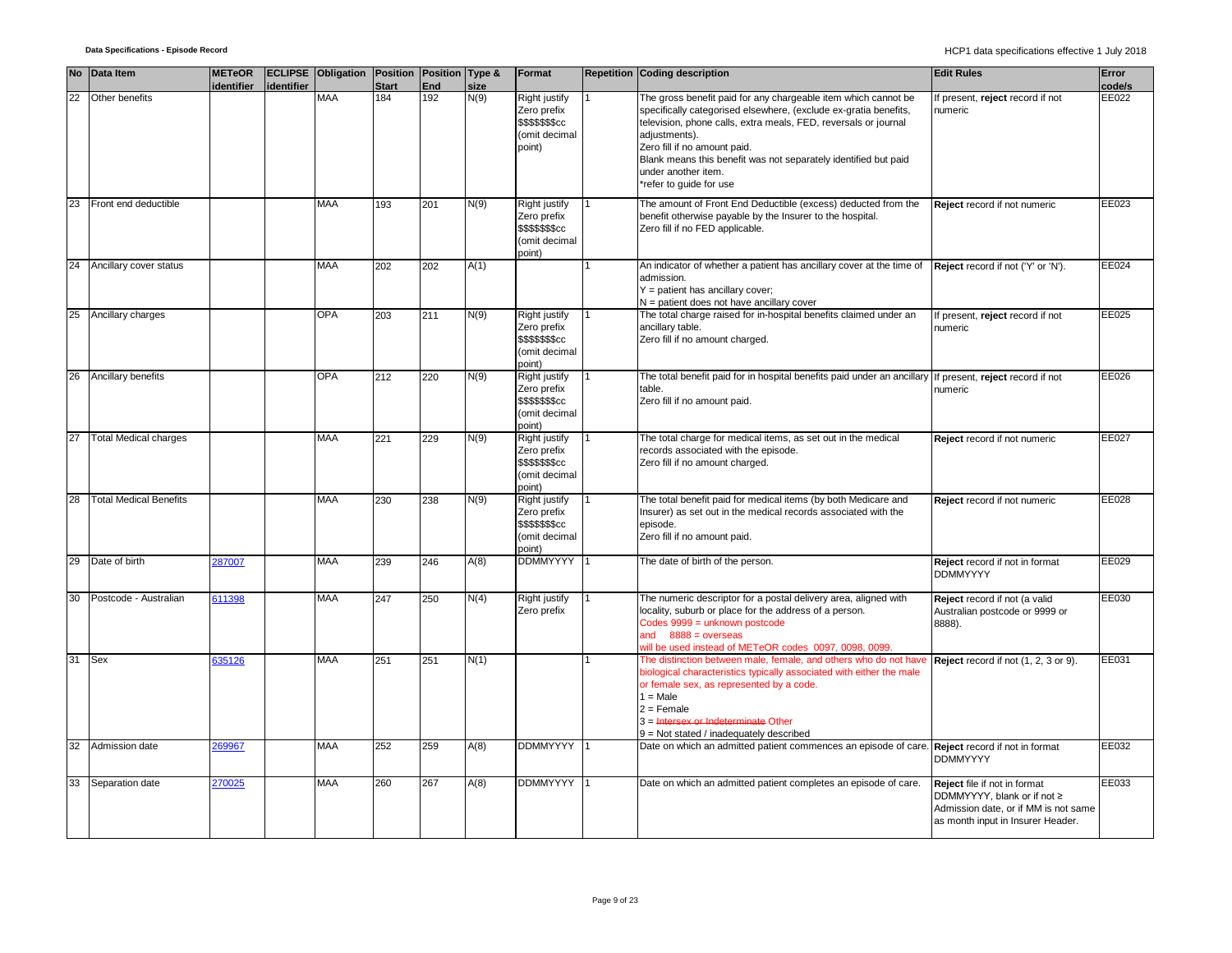| <b>No</b> | Data Item                                     | <b>METeOR</b><br>identifier | identifier | <b>ECLIPSE</b> Obligation Position Position Type & | <b>Start</b> | End | size | Format                       | Repetition Coding description                                                                                                                                                                                                                                                                                                                                                                                                                                                                                                                                                                                                                                                                                                                            | <b>Edit Rules</b>                                                                                                                                                                                                                               | Error<br>code/s               |
|-----------|-----------------------------------------------|-----------------------------|------------|----------------------------------------------------|--------------|-----|------|------------------------------|----------------------------------------------------------------------------------------------------------------------------------------------------------------------------------------------------------------------------------------------------------------------------------------------------------------------------------------------------------------------------------------------------------------------------------------------------------------------------------------------------------------------------------------------------------------------------------------------------------------------------------------------------------------------------------------------------------------------------------------------------------|-------------------------------------------------------------------------------------------------------------------------------------------------------------------------------------------------------------------------------------------------|-------------------------------|
| 34        | Hospital type                                 |                             |            | <b>MAA</b>                                         | 268          | 268 | N(1) |                              | The type of hospital where the episode occurred.<br>$1 = \text{public}$<br>$2 = private$<br>$3$ = private day facility<br>$4 =$ public day facility<br>$9 = other/unknown$                                                                                                                                                                                                                                                                                                                                                                                                                                                                                                                                                                               | <b>Reject</b> record if not (1, 2, 3, 4, or 9).<br>Identify record if Hospital type does<br>not match provider hospital table                                                                                                                   | EE034<br>EW034                |
| 35        | <b>ICU days</b>                               |                             |            | <b>MAA</b>                                         | 269          | 271 | N(3) | Right justify<br>Zero prefix | The number of days the patient spent in ICU, NICU or PICU.<br>Zero fill if not applicable.<br>*refer to guide for use                                                                                                                                                                                                                                                                                                                                                                                                                                                                                                                                                                                                                                    | Reject record if not numeric.<br>Reject record if not zero for private<br>dav facilities<br>Identify record if not zero for public<br>day facilities (item $34 = 4$ )                                                                           | EE035.0<br>EE035.1<br>EW035.1 |
| 36        | Diagnosis related group                       | 391295                      |            | <b>OPA</b>                                         | 272          | 275 | A(4) | Left justify                 | The DRG code which describes the episode of care.<br>"GEN" = A generated episode not suitable for grouping according<br>to the health Insurer practices.<br>This should be the Health Insurer DRG wherever possible;<br>otherwise the Hospital DRG.                                                                                                                                                                                                                                                                                                                                                                                                                                                                                                      | If present, identify record if not (a<br>valid DRG code for DRG version in<br>item 37 or 'GEN ')                                                                                                                                                | EW036                         |
| 37        | <b>DRG</b> version                            |                             |            | CON                                                | 276          | 277 | A(2) |                              | The version of the DRG classification:<br>$41 =$ version 4.1<br>$42 = version 4.2$<br>$50 =$ version $5.0$<br>$51 =$ version $5.1$<br>$52 =$ version $5.2$<br>$60 =$ version $6.0$<br>$6x =$ version $6.x$<br>$70 = version 7.0$<br>$80 =$ version $8.0$<br>$90 =$ version $9.0$<br>na = version n.a                                                                                                                                                                                                                                                                                                                                                                                                                                                     | If present, identify record if not valid EW037.0<br>version.<br>Identify record if blank and DRG<br>code provided.                                                                                                                              | EW037.1                       |
| 38        | Admission time                                | 382942                      |            | <b>MAS</b>                                         | 278          | 281 | N(4) | hhmm $(24)$<br>hour clock)   | Must be supplied if DRG code provided at item 36.<br>Time at which an admitted patient commences an episode of care.<br>Blank fill if not applicable.<br>Mandatory for same-day patients.                                                                                                                                                                                                                                                                                                                                                                                                                                                                                                                                                                | <b>Reject</b> record if blank and same-day<br>status (item 50) is 1.<br>If present, Reject record if not a valid EE038.1<br>time value in format HHMM (HH is in<br>the range 00-23 and MM is in the<br>range 00-59)                             | EE038                         |
| 39        | Birth weight of infant,<br>neonate, stillborn | 668986                      |            | <b>MAA</b>                                         | 282          | 285 | N(4) | Right justify<br>Zero prefix | For live births, birthweight should preferably be measured within<br>the first hour of life before significant postnatal weight loss has<br>occurred. While statistical tabulations include 500 gram groupings<br>for birthweight, weights should not be recorded in those groupings<br>The actual weight should be recorded to the degree of accuracy to<br>which it is measured.<br>In perinatal collections the birthweight is to be provided for live<br>born and stillborn babies.<br>Weight on the date the infant is admitted should be recorded if the<br>weight is less than or equal to 9000g and age is less than 365<br>days. An entry of 0000 means the patient's age >= 365 days or<br>weight was > 9000 grams.<br>*refer to guide for use | Reject record if not numeric<br>Identify record if weight > 9000g and EW039.1<br>$LOS \leq 365$<br><b>Identify</b> record if weight $> 0$ and LOS EW039.2<br>$> 365$ days<br>where, LOS = Admission date (item<br>32) - Date of Birth (item 29) | EE039.0                       |
| 40        | Hours of mechanical<br>ventilation            | 479010                      |            | <b>MAA</b>                                         | 286          | 289 | N(4) | Right justify<br>Zero prefix | The total number of hours an admitted patient has spent on<br>continuous ventilator support.<br>Continuous ventilatory support refers to the application of<br>ventilation via an invasive artificial airway. For the purposes of this<br>data element, invasive artificial airway is that provided via an<br>endotracheal tube or a tracheostomy tube.<br>Zero fill if not applicable.                                                                                                                                                                                                                                                                                                                                                                  | Reject record if not numeric                                                                                                                                                                                                                    | EE040                         |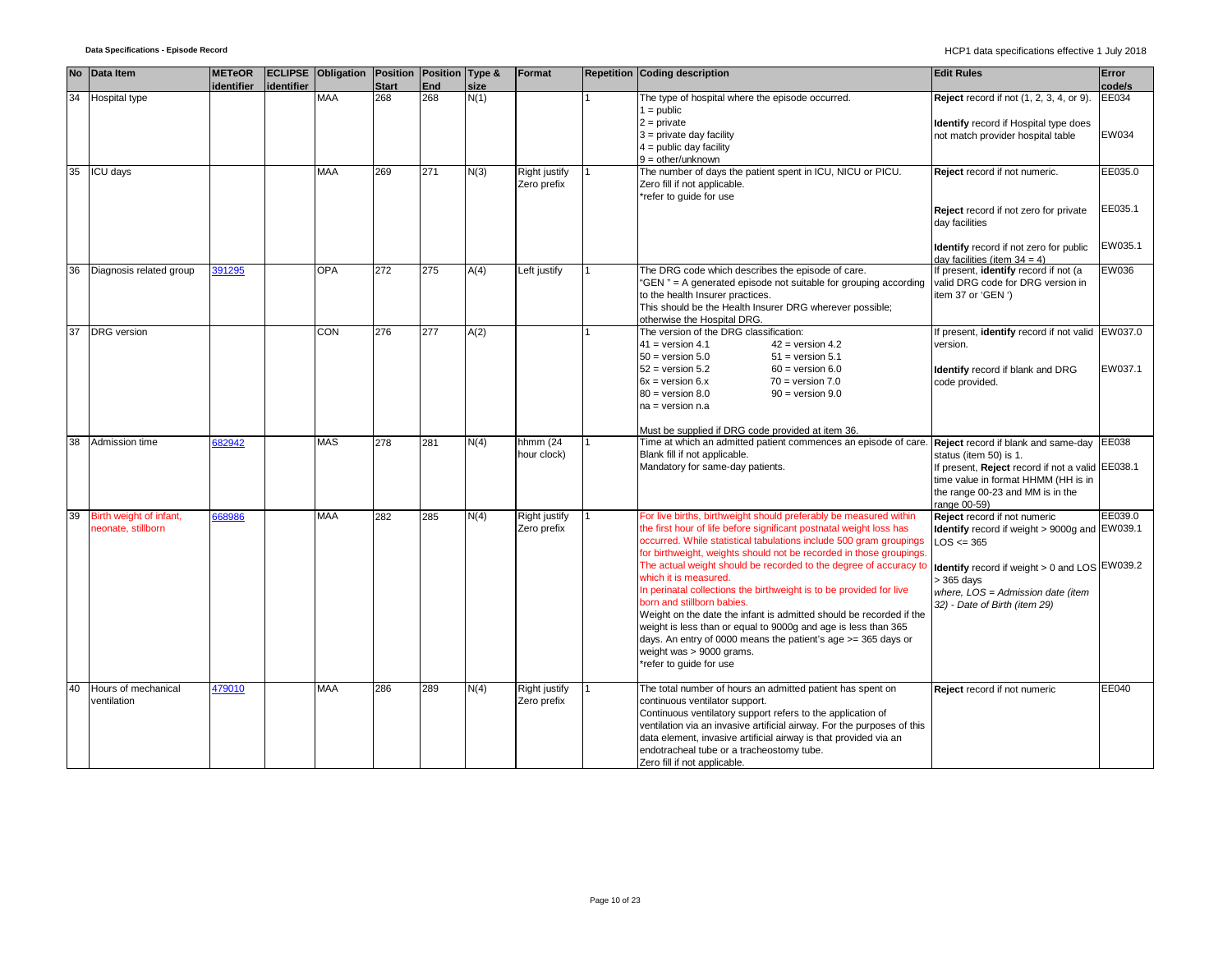|    | No Data Item               | <b>METeOR</b><br>identifier | identifier | <b>ECLIPSE Obligation Position Position Type &amp;</b> | <b>Start</b> | End | size | Format                                                                                                | <b>Repetition Coding description</b>                                                                                                                                                                                                                                                                                                                                                                                                                                                                                                                                                                                                                                                                                                                                                                                                                                                                                                                       | <b>Edit Rules</b>                                                                                                                                                                                                                                                                                   | Error<br>code/s    |
|----|----------------------------|-----------------------------|------------|--------------------------------------------------------|--------------|-----|------|-------------------------------------------------------------------------------------------------------|------------------------------------------------------------------------------------------------------------------------------------------------------------------------------------------------------------------------------------------------------------------------------------------------------------------------------------------------------------------------------------------------------------------------------------------------------------------------------------------------------------------------------------------------------------------------------------------------------------------------------------------------------------------------------------------------------------------------------------------------------------------------------------------------------------------------------------------------------------------------------------------------------------------------------------------------------------|-----------------------------------------------------------------------------------------------------------------------------------------------------------------------------------------------------------------------------------------------------------------------------------------------------|--------------------|
|    | Mode of separation         | 270094                      |            | <b>MAA</b>                                             | 290          | 291 | N(2) | Left justify<br>and follow<br>with space<br>(may also<br>submit in old<br>format with<br>zero prefix) | Status at separation of person (discharge/transfer/death) and<br>place to which person is released, as represented by a code.<br>$1 =$ discharge/transfer to an(other) acute hospital<br>$2 =$ discharge/transfer to a residential aged care service, unless<br>this is the usual place of residence<br>3 = discharge/transfer to an(other) psychiatric hospital<br>4 = discharge/transfer to other health care accommodation<br>(includes mothercraft hospitals)<br>$5 =$ statistical discharge— type change<br>$6$ = left against medical advice/discharge at own risk<br>$7$ = statistical discharge from leave<br>$8 =$ died<br>$9$ = other (includes discharge to usual residence, own<br>accommodation or welfare institution (includes prisons, hostels and<br>group homes providing primarily welfare services))                                                                                                                                   | Reject record if not (01, 02, 03, 04,<br>05, 06, 07, 08, 09, 1, 2, 3, 4, 5, 6, 7,<br>8 or 9).                                                                                                                                                                                                       | EE041              |
| 42 | Separation time            | 82919                       |            | <b>MAS</b>                                             | 292          | 295 | N(4) | hhmm (24<br>hour clock)                                                                               | Time at which an admitted patient completes an episode of care.<br>Blank fill if not applicable.<br>Conditional item - mandatory for same-day patients                                                                                                                                                                                                                                                                                                                                                                                                                                                                                                                                                                                                                                                                                                                                                                                                     | Reject record if blank and same-day EE042<br>status (item 50) is 1.<br>If present, Reject record if not a valid EE042.1<br>time value in format HHMM (HH is in<br>the range 00-23 and MM is in the<br>range 00-59)<br>Identify record if hospital type (item<br>34) is 3 (Private Day Facility) and | EW042              |
| 43 | Source of referral         |                             |            | <b>MAA</b>                                             | 296          | 296 | N(1) |                                                                                                       | The facility from which the patient was referred:<br>$0 = Born$ in hospital<br>1 = Admitted patient transferred from another hospital<br>$2 =$ Statistical admission – care type change<br>4 = from Accident/Emergency<br>5 = from Community Health service;<br>$6 = from$ Outpatients department<br>$7 = from Nursing home$<br>$8 = by outside medical practitioner$<br>$9 = Other$                                                                                                                                                                                                                                                                                                                                                                                                                                                                                                                                                                       | patient stay exceeds 23 hours<br><b>Reject</b> record if not (0, 1, 2, 4, 5, 6,<br>7, 8 or 9).                                                                                                                                                                                                      | EE043              |
|    | 44 Care Type               | 270174                      |            | <b>MAA</b>                                             | 297          | 299 | N(3) | Left justify two<br>digit codes<br>and follow<br>with a blank<br>space                                | The overall nature of a clinical service provided to an admitted<br>patient during an episode of care (admitted care), or the type of<br>service provided by the hospital for boarders or posthumous organ 90 or 100)<br>procurement (other care), as represented by a code.<br>$10 =$ Acute care<br>20 = Rehabilitation care<br>21 = Rehabilitation care delivered in a designated unit<br>22 = Rehabilitation care according to a designated program<br>23 = Rehabilitation care is the principle clinical intent<br>$30$ = Palliative care<br>31 = Palliative care delivered in a designated unit<br>32 = Palliative care according to a designated program<br>33 = Palliative care is the principle clinical intent<br>40 = Geriatric Evaluation and management<br>50 = Psychogeriatric care<br>60 = Nursing Home Type<br>$70 =$ Newborn care<br>80 = Other admitted patient care<br>$90 =$ Organ procurement - posthumous<br>$100$ = Hospital boarder | Reject record if not (10, 20, 21, 22,<br>23, 30, 31, 32, 33, 40, 50, 60, 70, 80,                                                                                                                                                                                                                    | EE044              |
| 45 | Total leave days           | 270251                      |            | MAA                                                    | 300          | 303 | N(4) | Right justify<br>Zero prefix                                                                          | Sum of the length of leave (date returned from leave minus date<br>went on leave) for all periods within the hospital stay.<br>Zero fill if not applicable.                                                                                                                                                                                                                                                                                                                                                                                                                                                                                                                                                                                                                                                                                                                                                                                                | Reject record if not numeric.                                                                                                                                                                                                                                                                       | EE045              |
| 46 | Non-Certified days of stay |                             |            | <b>MAO</b>                                             | 304          | 307 | N(4) | Right justify<br>Zero prefix                                                                          | The number of days spent in the hospital, without certification, that<br>exceeded 35 days.<br>Zero fill if not applicable.<br>Mandatory for private hospitals and private day facilities.                                                                                                                                                                                                                                                                                                                                                                                                                                                                                                                                                                                                                                                                                                                                                                  | If present, reject record if not<br>numeric.<br>Reject record if blank and hospital<br>type is (private or private day facility).                                                                                                                                                                   | EE046.0<br>EE046.1 |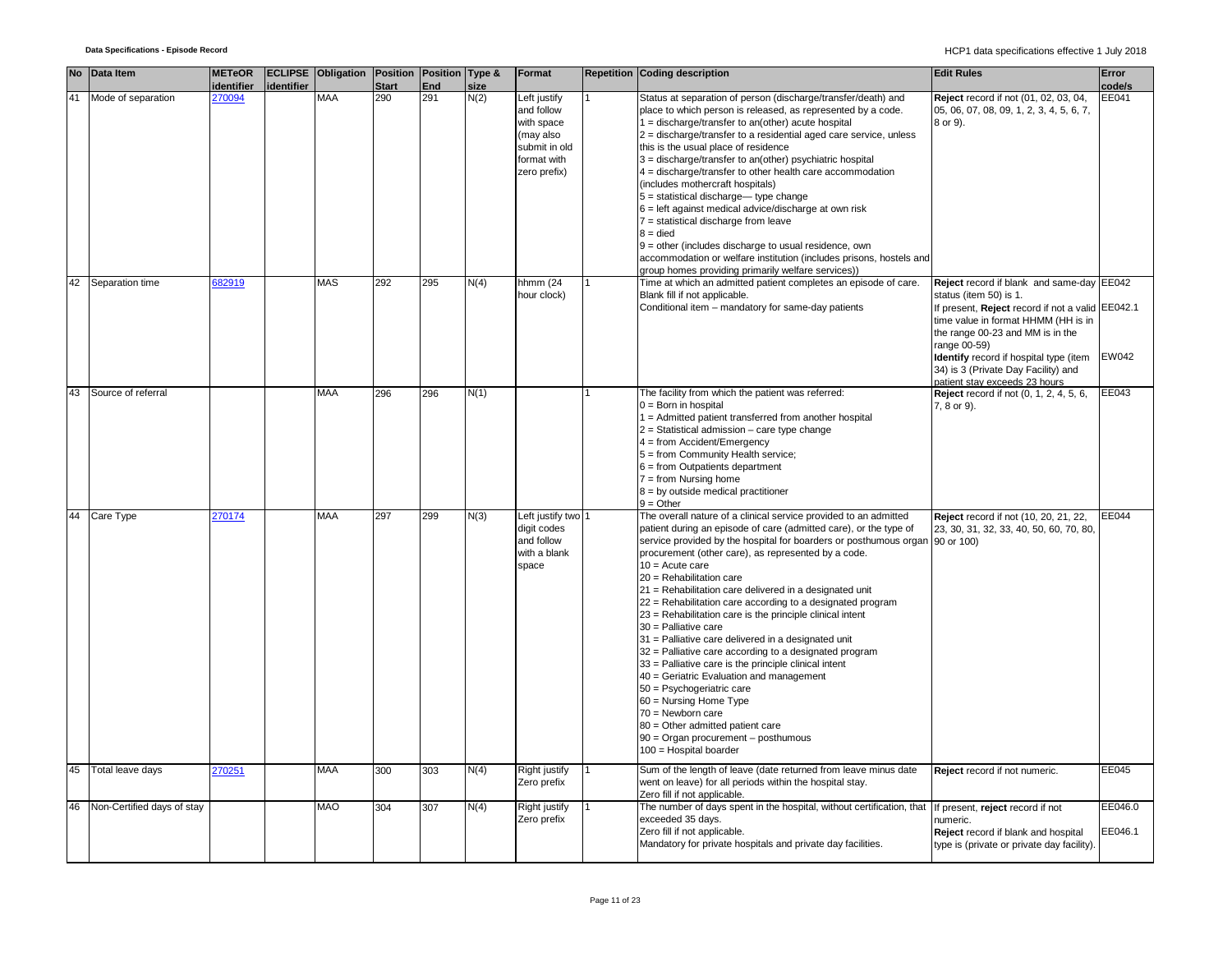| <b>No</b> | Data Item            | <b>METeOR</b>        |            | ECLIPSE Obligation Position Position Type & |                     |                         |              | Format                                                                          |    | Repetition Coding description                                                                                                                                                                                                                                                                                                                                                                                                                                                                                                                                                                                                                                                                                                                                                                  | <b>Edit Rules</b>                                                                                                                                        | Error                        |
|-----------|----------------------|----------------------|------------|---------------------------------------------|---------------------|-------------------------|--------------|---------------------------------------------------------------------------------|----|------------------------------------------------------------------------------------------------------------------------------------------------------------------------------------------------------------------------------------------------------------------------------------------------------------------------------------------------------------------------------------------------------------------------------------------------------------------------------------------------------------------------------------------------------------------------------------------------------------------------------------------------------------------------------------------------------------------------------------------------------------------------------------------------|----------------------------------------------------------------------------------------------------------------------------------------------------------|------------------------------|
| 47        | Principal diagnosis  | identifier<br>680976 | identifier | <b>MAA</b>                                  | <b>Start</b><br>308 | End<br>$\overline{313}$ | size<br>A(6) | <b>NANNNN</b><br>Left justify<br>Strip hyphen,<br>dots &<br>morphology          |    | Each entry should consist of:<br>one (1) digit that represents the Condition Onset Flag code<br>five (5) alphanumeric characters that represent the principal<br>diagnosis code                                                                                                                                                                                                                                                                                                                                                                                                                                                                                                                                                                                                                | f present, reject record if not a valid<br>ICD-10-AM principal diagnosis code<br>Reject record if blank and private<br>hospital (item $34 = 2$ or 3) and | code/s<br>EE047.0<br>EE047.1 |
|           |                      |                      |            |                                             |                     |                         |              | codes                                                                           |    | Condition Onset Flag (see METeOR 686100) - A qualifier for each<br>coded diagnosis to indicate the onset of the condition relative to<br>the beginning of the episode of care, as represented by a code.<br>1 = condition with onset during the episode of admitted patient care                                                                                                                                                                                                                                                                                                                                                                                                                                                                                                               | contracted episode (item 5= 'Y' or<br>'B').<br>Identify record if blank and public                                                                       |                              |
|           |                      |                      |            |                                             |                     |                         |              |                                                                                 |    | $2$ = condition not noted as arising during the episode of admitted<br>patient care<br>$9 = not reported$<br>Note:<br>All patients should report a condition onset flag code of 2 for the                                                                                                                                                                                                                                                                                                                                                                                                                                                                                                                                                                                                      | hospital (item $34 = 1$ or 4) or non-<br>contracted episode (item $5 = T$ or<br>'N').<br>Identify record if Same-day Status                              | <b>EW047</b>                 |
|           |                      |                      |            |                                             |                     |                         |              |                                                                                 |    | principal diagnosis, with the exception of newborns. Newborns in<br>their admitted birth episode within the hospital may report a<br>condition onset flag code of 1 or 2 for the principal diagnosis.<br>Newborn episodes can be identified by ICD-10-AM Code Z38.x in                                                                                                                                                                                                                                                                                                                                                                                                                                                                                                                         | (Item 50) = 2 (overnight patient) and<br>Z50N or Z50NN (where $N = 0$ to 9).<br><b>Identify</b> record if Care Type = 60 and                             | EW047.1                      |
|           |                      |                      |            |                                             |                     |                         |              |                                                                                 |    | the principal or additional diagnosis code field.<br>Principal Diagnosis - The diagnosis established after study to be<br>chiefly responsible for occasioning an episode of admitted patient                                                                                                                                                                                                                                                                                                                                                                                                                                                                                                                                                                                                   | not Z742 or Z75N or Z75NN (where<br>$N = 0$ to 9).<br>dentify record if condition onset flag                                                             | EW047.2                      |
|           |                      |                      |            |                                             |                     |                         |              |                                                                                 |    | care, an episode of residential care or an attendance at the health<br>care establishment, as represented by a code.<br>The principal diagnosis should be reported in the most current<br>version of ICD-10-AM and selected according to the National<br>Coding Standards.                                                                                                                                                                                                                                                                                                                                                                                                                                                                                                                     | = 1 and not Z38N or Z38NN (where<br>$N = 0$ to 9).                                                                                                       | EW047.3                      |
|           |                      |                      |            |                                             |                     |                         |              |                                                                                 |    |                                                                                                                                                                                                                                                                                                                                                                                                                                                                                                                                                                                                                                                                                                                                                                                                |                                                                                                                                                          |                              |
| 48        | Additional diagnosis | 80973                |            | MAA                                         | 314                 | 607                     | A(6)         | <b>NANNNN</b><br>Left justify<br>Strip hyphen,<br>dots &<br>morphology<br>codes | 49 | Each entry should consist of:<br>one (1) digit that represents the Condition Onset Flag code<br>five (5) alphanumeric characters that represent the additional<br>diagnosis code<br>Condition Onset Flag (see METeOR 686100) - A qualifier for each<br>coded diagnosis to indicate the onset of the condition relative to<br>the beginning of the episode of care, as represented by a code.<br>1 = condition with onset during the episode of admitted patient care<br>$2$ = condition not noted as arising during the episode of admitted<br>patient care<br>$9 = not reported$<br>Additional diagnosis - A condition or complaint either coexisting<br>with the principal diagnosis or arising during the episode of<br>admitted patient care, episode of residential care or attendance at | Reject record if not (a valid ICD-10-<br>AM code or blank).<br><b>Identify</b> record if the same as<br>Principal Diagnosis Code'                        | EE048<br><b>EW048</b>        |
|           |                      |                      |            |                                             |                     |                         |              |                                                                                 |    | a health care establishment, as represented by a code.<br>Blank means no additional diagnosis codes (or not 49 repetitions).                                                                                                                                                                                                                                                                                                                                                                                                                                                                                                                                                                                                                                                                   |                                                                                                                                                          |                              |
| 49        | Procedure            | 641379               |            | <b>MAA</b>                                  | 608                 | 957                     | A(7)         | <b>NNNNNNN</b><br>Left justify<br>Strip hyphen                                  | 50 | A clinical intervention represented by a code that:<br>is surgical in nature, and/or<br>carries a procedural risk, and/or<br>carries an anaesthetic risk, and/or<br>requires specialised training, and/or<br>requires special facilities or equipment only available in an acute<br>care setting.<br>Blank means no ICD-10-AM procedure codes (or not 50<br>repetitions)                                                                                                                                                                                                                                                                                                                                                                                                                       | Reject record if not (a valid ICD-10-<br>AM code or blank)                                                                                               | EE049                        |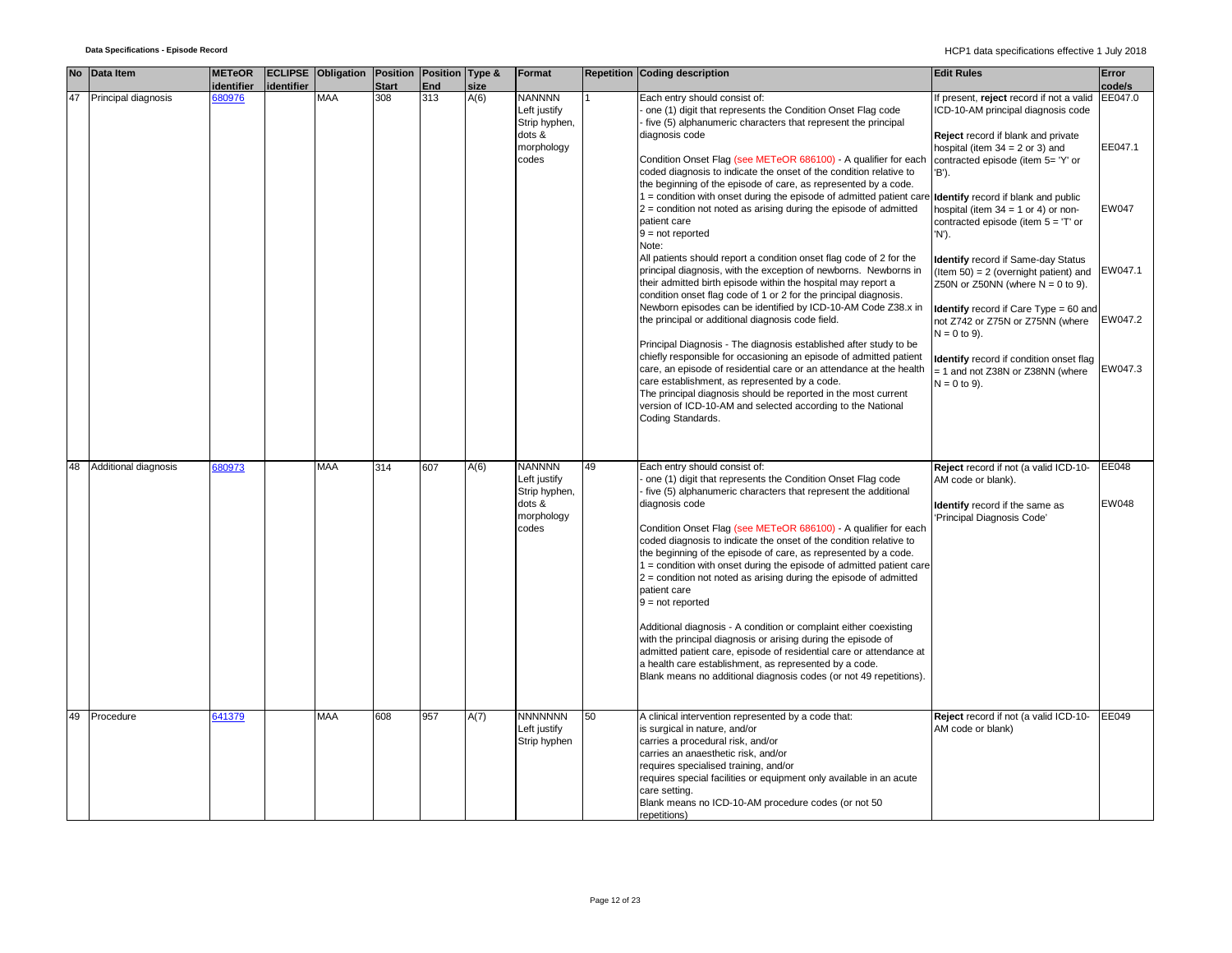|    | No Data Item                       | <b>METeOR</b>        | <b>ECLIPSE Obligation Position Position Type &amp;</b> |              |      |       | Format          | <b>Repetition Coding description</b>                                                                                                                                 | <b>Edit Rules</b>                                   | Error   |
|----|------------------------------------|----------------------|--------------------------------------------------------|--------------|------|-------|-----------------|----------------------------------------------------------------------------------------------------------------------------------------------------------------------|-----------------------------------------------------|---------|
|    |                                    | identifier dentifier |                                                        | <b>Start</b> | End  | size  |                 |                                                                                                                                                                      |                                                     | code/s  |
| 50 | Same-day status                    |                      | <b>MAA</b>                                             | 958          | 958  | N(1)  |                 | An indicator of whether the patient was admitted to the facility for<br>an overnight stay.<br>$0 =$ patient with a valid arrangement allowing for overnight stay for | Reject record if not (0, 1 or 2).                   | EE050   |
|    |                                    |                      |                                                        |              |      |       |                 | procedure normally performed on a same-day basis.<br>$1 = same-day patient;$                                                                                         |                                                     |         |
|    |                                    |                      |                                                        |              |      |       |                 | $2 =$ overnight patient (other than type 0 above)                                                                                                                    |                                                     |         |
| 51 | Principal MBS item                 |                      | <b>MAO</b>                                             | 959          | 972  | A(14) | Left justify    | A valid Medical Benefits Schedule item according to the relevant                                                                                                     | If present, reject record if not a valid EE051      |         |
|    | number                             |                      |                                                        |              |      |       |                 | MBS Schedule valid for the MBS date (Item 52).                                                                                                                       | MBS item from the relevant MBS                      |         |
|    |                                    |                      |                                                        |              |      |       |                 | Blank means there was no applicable MBS or a public hospital.                                                                                                        | Schedule valid for the service date                 |         |
|    |                                    |                      |                                                        |              |      |       |                 | refer to guide for use                                                                                                                                               | (Item 52)                                           |         |
| 52 | Principal Item Date                |                      | <b>MAO</b>                                             | 973          | 980  | A(8)  | <b>DDMMYYYY</b> | The date on which;                                                                                                                                                   | If present, reject record if not in                 | EE052.0 |
|    |                                    |                      |                                                        |              |      |       |                 | i) the principal MBS item (item 51) was carried out,                                                                                                                 | format DDMMYYYY.<br>Reject record if date is before | EE052.1 |
|    |                                    |                      |                                                        |              |      |       |                 | ii) (if item 51 is blank), the first Miscellaneous Service Code (item<br>68) was carried out.                                                                        | admission date or after discharge<br>date           |         |
|    |                                    |                      |                                                        |              |      |       |                 |                                                                                                                                                                      | Reject record if blank and item 51 is               | EE052.2 |
|    |                                    |                      |                                                        |              |      |       |                 | Conditional item - Mandatory for private hospitals and private day                                                                                                   | populated and hospital type is private              |         |
|    |                                    |                      |                                                        |              |      |       |                 | facilities where principal MBS (item 51) is populated.                                                                                                               | or private day facility.                            |         |
| 53 | Minutes of operating               | 270350               | MAO                                                    | 981          | 984  | N(4)  | Right justify   | Total time, in minutes, spent by a patient in operating theatres                                                                                                     | If present, reject record if not                    | EE053   |
|    | theatre time                       |                      |                                                        |              |      |       | Zero prefix     | during current episode of hospitalisation.                                                                                                                           | numeric.                                            |         |
|    |                                    |                      |                                                        |              |      |       | minutes         | Should be populated if surgical ADA code provided in                                                                                                                 |                                                     |         |
|    |                                    |                      |                                                        |              |      |       |                 | Miscellaneous Service Code field (item 68).                                                                                                                          | Identify record if blank and hospital               | EW053   |
|    |                                    |                      |                                                        |              |      |       |                 | Must be filled with 0000 if no time spent in operating theatre.                                                                                                      | type is private or private day facility             |         |
|    |                                    |                      |                                                        |              |      |       |                 | Blank means there was no applicable MBS Item or a public                                                                                                             | and item 51 or item 68 is populated.                |         |
|    |                                    |                      |                                                        |              |      |       |                 | hospital.                                                                                                                                                            |                                                     |         |
|    |                                    |                      |                                                        |              |      |       |                 | Conditional item - Mandatory for private hospitals and private day                                                                                                   |                                                     |         |
|    |                                    |                      |                                                        |              |      |       |                 | facilities where principal MBS (item 51) or Miscellaneous Service                                                                                                    |                                                     |         |
|    |                                    |                      |                                                        |              |      |       |                 | Code (item 68) is populated.                                                                                                                                         |                                                     |         |
|    |                                    |                      |                                                        |              |      |       |                 | refer to guide for use                                                                                                                                               |                                                     |         |
| 54 | Secondary MBS item                 |                      | MAO                                                    | 985          | 1110 | A(14) | Left justify    | Additional MBS item numbers are all MBS items performed in                                                                                                           | If present, reject record if not (a valid EE054     |         |
|    | numbers                            |                      |                                                        |              |      |       |                 | theatre/procedure room/ angiography suite, which are not the                                                                                                         | MBS item number from the relevant                   |         |
|    |                                    |                      |                                                        |              |      |       |                 | principal MBS.                                                                                                                                                       | MBS Schedule(s) current during the                  |         |
|    |                                    |                      |                                                        |              |      |       |                 | Blank means that there was no additional item or code (or not 9                                                                                                      | episode)                                            |         |
|    |                                    |                      |                                                        |              |      |       |                 | repetitions)                                                                                                                                                         |                                                     |         |
| 55 | Number of days of hospital-270305  |                      | <b>MAO</b>                                             | 1111         | 1114 | N(4)  | Right justify   | The number of hospital-in-the-home days occurring within an                                                                                                          | Reject record if not numeric.                       | EE055   |
|    | in-the-home care                   |                      |                                                        |              |      |       | Zero prefix     | episode of care for an admitted patient.                                                                                                                             |                                                     |         |
|    |                                    |                      |                                                        |              |      |       |                 | Calculate with reference to the date of admission, date of                                                                                                           | <b>Identify</b> if item not = (HITH                 | EW055   |
|    |                                    |                      |                                                        |              |      |       |                 | separation, leave days and any date(s) of change between hospital Completed date - HITH                                                                              |                                                     |         |
|    |                                    |                      |                                                        |              |      |       |                 | and hospital-in-the-home accommodation.                                                                                                                              | Commencement Date)                                  |         |
|    |                                    |                      |                                                        |              |      |       |                 | Zero fill if not applicable.                                                                                                                                         |                                                     |         |
| 56 | Total psychiatric care days 552375 |                      | MAA                                                    | 1115         | 1119 | N(5)  | Right justify   | refer to definitions.<br>The sum of the number of days or part days of stay that the person Reject record if not numeric.                                            |                                                     | EE056   |
|    |                                    |                      |                                                        |              |      |       | Zero prefix     | received care as an admitted patient or resident within a                                                                                                            |                                                     |         |
|    |                                    |                      |                                                        |              |      |       |                 | designated psychiatric unit, minus the sum of leave days occurring                                                                                                   |                                                     |         |
|    |                                    |                      |                                                        |              |      |       |                 | during the stay within the designated unit.                                                                                                                          |                                                     |         |
|    |                                    |                      |                                                        |              |      |       |                 | Zero fill if not applicable.                                                                                                                                         |                                                     |         |
| 57 | Mental health legal status         | 270351               | <b>OAM</b>                                             | 1120         | 1120 | N(1)  |                 | Whether a person is treated on an involuntary basis under the                                                                                                        | f present, reject record if not (1, 2,              | EE057.0 |
|    |                                    |                      |                                                        |              |      |       |                 | relevant state or territory mental health legislation, at any time                                                                                                   | 3, or 8).                                           |         |
|    |                                    |                      |                                                        |              |      |       |                 | during an episode of admitted patient care, an episode of                                                                                                            |                                                     |         |
|    |                                    |                      |                                                        |              |      |       |                 | residential care or treatment of a patient/client by a community                                                                                                     | Reject record if blank and hospital                 | EE057.1 |
|    |                                    |                      |                                                        |              |      |       |                 | based service during a reporting period, as represented by a code.                                                                                                   | type is (private or private day facility)           |         |
|    |                                    |                      |                                                        |              |      |       |                 | Involuntary patients are persons who are detained in hospital or                                                                                                     | (item $34 = 2$ or 3).                               |         |
|    |                                    |                      |                                                        |              |      |       |                 | compulsorily treated in the community under mental health                                                                                                            |                                                     |         |
|    |                                    |                      |                                                        |              |      |       |                 | legislation for the purpose of assessment or provision of                                                                                                            |                                                     |         |
|    |                                    |                      |                                                        |              |      |       |                 | appropriate treatment or care.                                                                                                                                       |                                                     |         |
|    |                                    |                      |                                                        |              |      |       |                 | $1 =$ Involuntary patient                                                                                                                                            |                                                     |         |
|    |                                    |                      |                                                        |              |      |       |                 | $2 =$ Voluntary patient                                                                                                                                              |                                                     |         |
|    |                                    |                      |                                                        |              |      |       |                 | 3 = Not permitted to be reported under the laws of a State or                                                                                                        |                                                     |         |
|    |                                    |                      |                                                        |              |      |       |                 | Territory                                                                                                                                                            |                                                     |         |
|    |                                    |                      |                                                        |              |      |       |                 | $8 = Not applicable$                                                                                                                                                 |                                                     |         |
|    |                                    |                      |                                                        |              |      |       |                 |                                                                                                                                                                      |                                                     |         |
|    |                                    |                      |                                                        |              |      |       |                 |                                                                                                                                                                      |                                                     |         |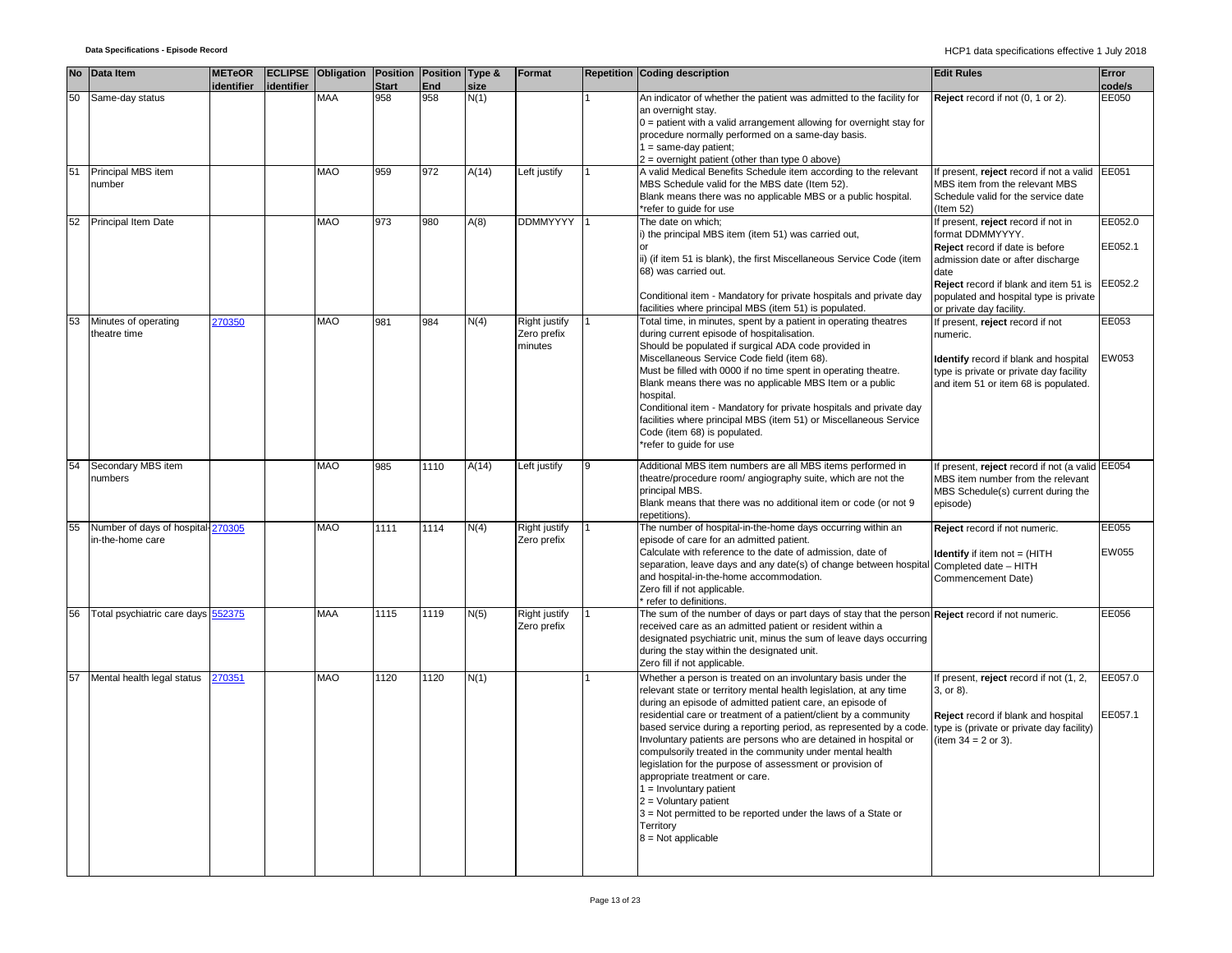|    | No Data Item                                             | <b>METeOR</b> |            | <b>ECLIPSE Obligation Position</b> |                      | Position Type & |              | Format                         | <b>Repetition Coding description</b>                                                                                                                                                                                                                                                                                                                                                                                                                                                                                                                                                                      | <b>Edit Rules</b>                                                                                                                                                                                                                      | Error              |
|----|----------------------------------------------------------|---------------|------------|------------------------------------|----------------------|-----------------|--------------|--------------------------------|-----------------------------------------------------------------------------------------------------------------------------------------------------------------------------------------------------------------------------------------------------------------------------------------------------------------------------------------------------------------------------------------------------------------------------------------------------------------------------------------------------------------------------------------------------------------------------------------------------------|----------------------------------------------------------------------------------------------------------------------------------------------------------------------------------------------------------------------------------------|--------------------|
| 58 | <b>ICU</b> hours                                         | identifier    | identifier | <b>OPA</b>                         | <b>Start</b><br>1121 | End<br>1124     | size<br>N(4) | Right justify<br>Zero prefix   | The number of completed cumulative hours (rounded down) spent<br>in ICU, NICU or PICU. If a patient has more than one period in                                                                                                                                                                                                                                                                                                                                                                                                                                                                           | If present, reject record if not<br>numeric.                                                                                                                                                                                           | code/s<br>EE058    |
|    |                                                          |               |            |                                    |                      |                 |              |                                | ICU, NICU or PICU during this episode, the total duration of all<br>such periods is reported. Zero fill if not applicable<br>*refer to guide for use                                                                                                                                                                                                                                                                                                                                                                                                                                                      |                                                                                                                                                                                                                                        |                    |
| 59 | Urgency of admission                                     | 269986        |            | <b>MAA</b>                         | 1125                 | 1125            | N(1)         |                                | Whether the admission has an urgency status assigned and, if so,<br>whether admission occurred on an emergency basis, as<br>represented by a code.<br>$1 =$ Urgency status assigned $-$ Emergency<br>2 = Urgency status assigned - Elective<br>3 = Urgency status not assigned<br>$9 = Not known/not reported$                                                                                                                                                                                                                                                                                            | Reject record if not (1, 2, 3 or 9)                                                                                                                                                                                                    | EE059              |
| 60 | Inter-hospital contracted<br>patient                     | 270409        |            | <b>MAO</b>                         | 1126                 | 1126            | N(1)         |                                | An episode of care for an admitted patient whose treatment and/or If present, reject record if not (1, 2, 3 EE060.0<br>care is provided under an arrangement between a hospital<br>purchaser of hospital care (contracting hospital) and a provider of<br>an admitted service (contracted hospital), and for which the activity Reject record if blank and hospital<br>is recorded by both hospitals, as represented by a code.<br>1 = Inter-Hospital contracted patient from public sector;<br>$2$ = Inter-Hospital contracted patient from private sector<br>$3 = Not contracted$<br>$9 = Not reported$ | or 9).<br>type is (private or private day facility).                                                                                                                                                                                   | EE060.1            |
| 61 | Palliative care Status                                   |               |            | <b>MAO</b>                         | 1127                 | 1127            | N(1)         |                                | An indication of whether the episode involved palliative care:<br>1 = patient required palliative care during episode<br>2 = no palliative care required during episode<br>Mandatory for private hospitals & private day facilities.<br>This item is required because some States do not statistically<br>discharge to palliative care.<br>*refer to guide for use                                                                                                                                                                                                                                        | If present, identify record if not (1 or EW061.0<br>$(2)$ .<br>Identify record if blank and hospital<br>type is (private or private day facility).<br>If present, reject record if not<br>numeric.                                     | EW061.1<br>EE061.2 |
| 62 | Re-admission within 28<br>days                           |               |            | <b>MAA</b>                         | 1128                 | 1128            | N(1)         |                                | An indicator of the re-admission of a patient to hospital within 28<br>days of previous discharge for treatment of a similar or related<br>condition.<br>1 = Unplanned re-admission and patient previously treated in this<br>hospital<br>$2$ = Unplanned re-admission and patient previously treated in<br>another hospital<br>3 = Planned re-admission from this or another hospital<br>$8 =$ Not applicable/not known<br>Note: do not include transfers from another hospital as re-<br>admissions                                                                                                     | Reject record if not (1,2,3 or 8)                                                                                                                                                                                                      | EE062              |
| 63 | Unplanned theatre visit<br>during episode                |               |            | <b>MAA</b>                         | 1129                 | 1129            | N(1)         |                                | An indicator of whether the patient required a theatre visit which<br>was not anticipated or planned at the time of admission:<br>$1 =$ Unplanned theatre visit<br>$2 = No$ unplanned theatre visit                                                                                                                                                                                                                                                                                                                                                                                                       | Reject record if not (1 or 2)                                                                                                                                                                                                          | EE063              |
| 64 | Provider number of<br>hospital from which<br>transferred |               |            | <b>MAA</b>                         | 1130                 | 1137            | A(8)         | <b>NNNNNNNA</b><br>(uppercase) | The Commonwealth-issued hospital provider number for the<br>hospital from which a patient has been transferred (Provider<br>number required only when HCP item number 43 is reported as:<br>1- Admitted patient transferred from another hospital)<br>Blank fill if no hospital transfer.<br>Overseas hospitals to be coded as OVERSEAS                                                                                                                                                                                                                                                                   | Reject record if Source of referral<br>(item 43) is 1 and item 64 is not (a<br>valid 8 character Commonwealth<br>provider number or OVERSEAS)<br>Reject record if Source of referral<br>(item 43) is not 1 and item 64 is not<br>blank | EE064<br>EE064.1   |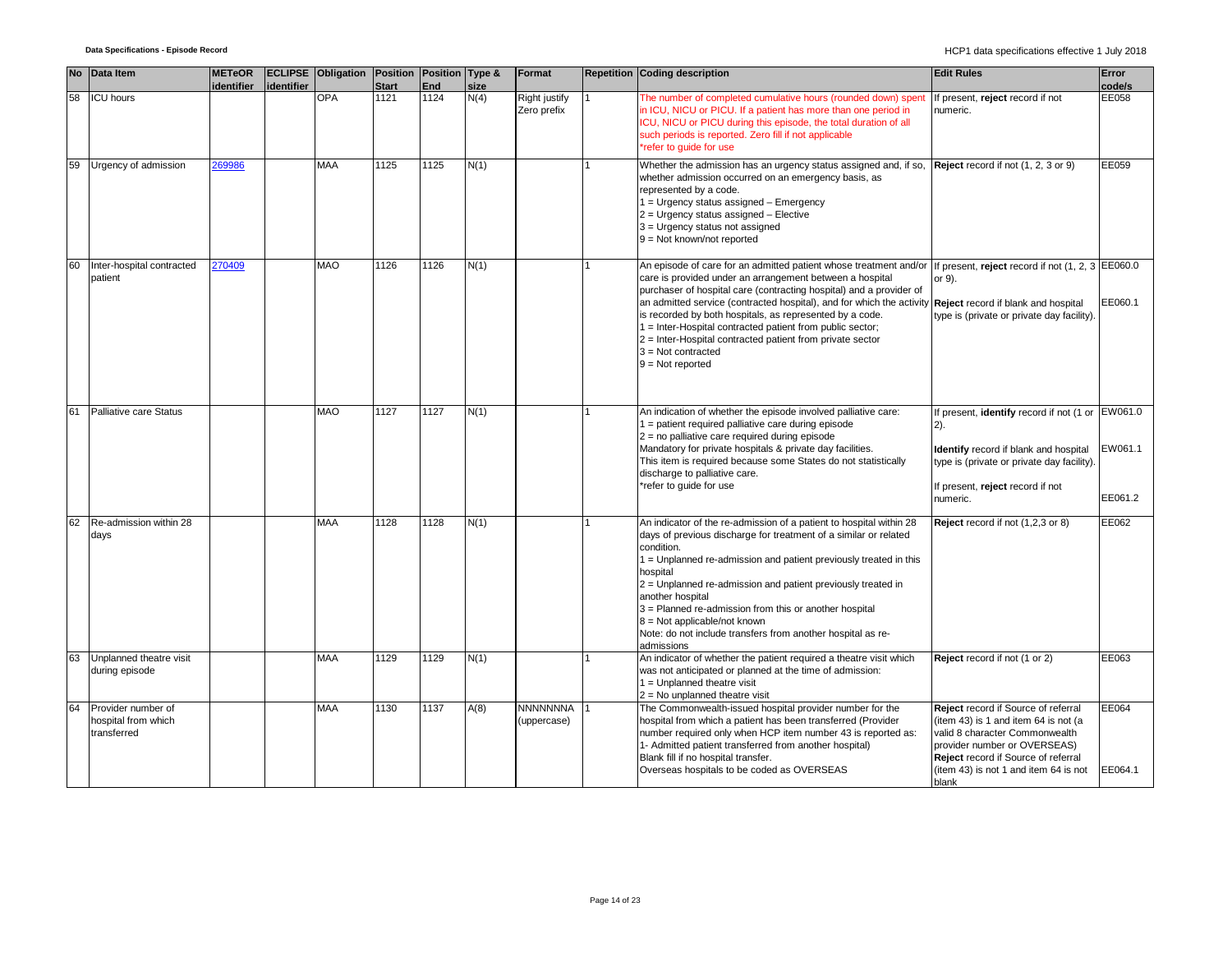|    | No Data Item                                           | <b>METeOR</b><br>identifier | lidentifier | <b>ECLIPSE Obligation Position</b> | <b>Start</b> | Position Type &<br><b>End</b> | size  | Format                                                                             |    | <b>Repetition Coding description</b>                                                                                                                                                                                                                                                                                                                                                          | <b>Edit Rules</b>                                                                                                                                                                                                                                                 | Error<br>code/s |
|----|--------------------------------------------------------|-----------------------------|-------------|------------------------------------|--------------|-------------------------------|-------|------------------------------------------------------------------------------------|----|-----------------------------------------------------------------------------------------------------------------------------------------------------------------------------------------------------------------------------------------------------------------------------------------------------------------------------------------------------------------------------------------------|-------------------------------------------------------------------------------------------------------------------------------------------------------------------------------------------------------------------------------------------------------------------|-----------------|
| 65 | Provider number of<br>hospital to which<br>transferred |                             |             | <b>MAA</b>                         | 1138         | 1145                          | A(8)  | NNNNNNNA<br>(uppercase)                                                            |    | The Commonwealth hospital provider number for the hospital to<br>which a patient has been transferred.<br>Blank fill if no hospital transfer (Provider number required only<br>when HCP1 item number 41 is reported as:<br>$1 = Discharge/transfer$ to an(other) acute hospital, or<br>3 = Discharge/transfer to a(nother) psychiatric hospital<br>Overseas hospitals to be coded as OVERSEAS | Reject record if Mode of separation<br>(item 41) is 1 or 3 and item 65 is not<br>(a valid 8 character Commonwealth<br>provider number or OVERSEAS)<br>Reject record if Mode of separation<br>(item 41) is 2, 5, 6, 7, 8 or 9 and item EE065.1<br>65 is not blank. | EE065           |
| 66 | Discharge intention on<br>admission                    |                             |             | OPA                                | 1146         | 1146                          | N(1)  |                                                                                    |    | The intended mode of separation at time of admission:<br>$1 = Discharge$ to an(other) acute hospital<br>$2 =$ Discharge to a nursing home<br>3 = Discharge to a psychiatric hospital<br>$4$ = Discharge to palliative care unit/hospice<br>5 = Discharge to other health care accommodation<br>$8 = To pass away$<br>$9 =$ Discharge to usual residence                                       | If present, reject record if not (1, 2,<br>3, 4, 5, 8 or 9)                                                                                                                                                                                                       | EE066           |
| 67 | Person Identifier                                      |                             |             | <b>MAA</b>                         | 1147         | 1167                          | A(21) | Left justify                                                                       |    | This is an Insurer-specific person identifier, unique within an<br>establishment or agency, regardless of any change in<br>membership.                                                                                                                                                                                                                                                        | Reject record if blank                                                                                                                                                                                                                                            | EE067           |
| 68 | Miscellaneous Service<br>Codes                         |                             |             | <b>MAO</b>                         | 1168         | 1277                          | A(11) | Left justify                                                                       | 10 | Any miscellaneous service codes (i.e. non MBS items or Australian<br>Dental Association codes from the Australian Schedule of Dental<br>Services and Glossary Twelfth edition 2017) used for billing.<br>Up to 10 codes may be entered.<br>Blank means that there were no miscellaneous service codes or<br>not 10 repetitions.                                                               |                                                                                                                                                                                                                                                                   |                 |
| 69 | Hospital-in-the-home care<br>Charges                   |                             |             | <b>MAA</b>                         | 1278         | 1286                          | N(9)  | Right justify<br>Zero prefix<br>\$\$\$\$\$\$\$cc<br>(omit decimal<br>point)        |    | The gross charge raised for hospital-in-the-home care service<br>(include ex-gratia and HITH patient portion charges).<br>Zero fill if no amount charged.<br>Blank means this charge was not separately identified but charged<br>under another item.                                                                                                                                         | f present, reject record if not<br>numeric                                                                                                                                                                                                                        | EE069           |
| 70 | Hospital-in-the-home care<br><b>Benefits</b>           |                             |             | MAA                                | 1287         | 1295                          | N(9)  | Right justify<br>Zero prefix<br>\$\$\$\$\$\$\$cc<br>(omit decimal<br>point)        |    | The gross benefits paid for hospital-in-the-home care service<br>(include ex-gratia HITH benefits).<br>Blank means this benefit was not separately identified but paid<br>under another item.<br>Zero fill if no amount paid.                                                                                                                                                                 | f present, reject record if not<br>numeric                                                                                                                                                                                                                        | EE070           |
| 71 | <b>Special Care Nursery</b><br>Charges                 |                             |             | <b>MAA</b>                         | 1296         | 1304                          | N(9)  | Right justify<br>Zero prefix<br><b>\$\$\$\$\$\$\$cc</b><br>(omit decimal<br>point) |    | The gross charges raised for SCN (include ex-gratia and patient<br>portion SCN charges, exclude NICU charges).<br>Zero fill if no amount charged.<br>Blank means this charge was not separately identified but charged<br>under another item.<br>*refer to quide for use                                                                                                                      | f present, reject record if not<br>numeric                                                                                                                                                                                                                        | EE071           |
| 72 | Special Care Nursery<br><b>Benefits</b>                |                             |             | MAA                                | 1305         | 1313                          | N(9)  | Right justify<br>Zero prefix<br><b>\$\$\$\$\$\$\$cc</b><br>(omit decimal<br>point) |    | The gross benefit paid for SCN (include ex-gratia SCN benefits,<br>exclude NICU benefits).<br>Zero fill if no amount paid.<br>Blank means this benefit was not separately identified but paid<br>under another item.<br>*refer to guide for use                                                                                                                                               | f present, reject record if not<br>numeric                                                                                                                                                                                                                        | EE072           |
| 73 | Coronary Care Unit<br>Charges                          |                             |             | MAA                                | 1314         | 1322                          | N(9)  | Right justify<br>Zero prefix<br>\$\$\$\$\$\$\$cc<br>(omit decimal<br>point)        |    | The gross charge raised for CCU (include ex-gratia and patient<br>portion CCU charges).<br>Zero fill if no amount charged.<br>Blank means this charge was not separately identified but charged<br>under another item.<br>*refer to guide for use                                                                                                                                             | f present, reject record if not<br>numeric                                                                                                                                                                                                                        | EE073           |
| 74 | Coronary Care Unit<br><b>Benefits</b>                  |                             |             | MAA                                | 1323         | 1331                          | N(9)  | Right justify<br>Zero prefix<br>\$\$\$\$\$\$\$cc<br>(omit decimal<br>point)        |    | The gross benefit paid for CCU (include ex-gratia CCU benefits)<br>Zero fill if no amount paid.<br>Blank means this benefit was not separately identified but paid<br>under another item.<br>*refer to guide for use                                                                                                                                                                          | If present, reject record if not<br>numeric                                                                                                                                                                                                                       | EE074           |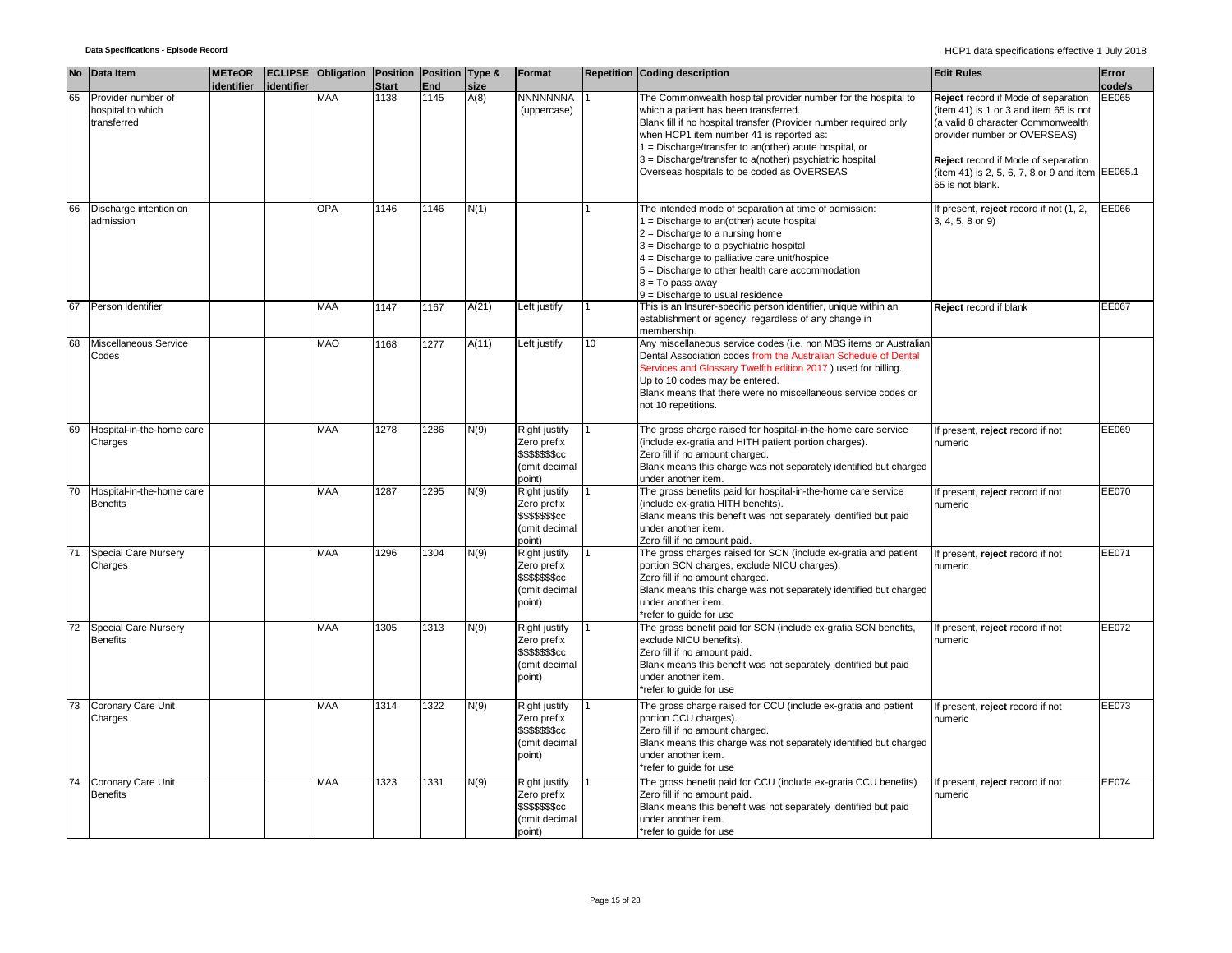| <b>No</b> | Data Item                                          | <b>METeOR</b> |             | <b>ECLIPSE</b> Obligation | Position      | Position Type & |              | Format                              | Repetition Coding description                                                                                                                                                                                                                               | <b>Edit Rules</b>                                                                                                                                                                                            | Error                              |
|-----------|----------------------------------------------------|---------------|-------------|---------------------------|---------------|-----------------|--------------|-------------------------------------|-------------------------------------------------------------------------------------------------------------------------------------------------------------------------------------------------------------------------------------------------------------|--------------------------------------------------------------------------------------------------------------------------------------------------------------------------------------------------------------|------------------------------------|
| 75        | <b>Special Care Nursery</b><br>Hours               | identifier    | lidentifier | <b>OPA</b>                | Start<br>1332 | End<br>1335     | size<br>N(4) | Right justify<br>Zero prefix        | The number of completed cumulative hours (rounded down) spent<br>in SCN. If a patient has more than one period in SCN during this<br>episode, the total duration of all such periods is reported. Zero fill if<br>not applicable<br>*refer to quide for use | If present, reject record if not<br>numeric.                                                                                                                                                                 | code/s<br>EE075                    |
| 76        | Coronary Care Unit Hours                           |               |             | <b>OPA</b>                | 1336          | 1339            | N(4)         | <b>Right justify</b><br>Zero prefix | The number of completed cumulative hours (rounded down) spen<br>in CCU. If a patient has more than one period in CCU during this<br>episode, the total duration of all such periods is reported. Zero fill if<br>not applicable                             | If present, reject record if not<br>numeric.                                                                                                                                                                 | EE076                              |
|           | <b>Special Care Nursery</b><br>Days                |               |             | <b>MAO</b>                | 1340          | 1342            | N(3)         | Right justify<br>Zero prefix        | The number of days the patient spent in a SCN.<br>Zero fill if not applicable.<br>*refer to quide for use                                                                                                                                                   | Reject record if not numeric.<br>Reject if not zero for day facilities<br>(private or public)                                                                                                                | EE077.0<br>EE077.1                 |
| 78        | Coronary Care Unit Days                            |               |             | <b>MAO</b>                | 1343          | 1345            | N(3)         | <b>Right justify</b><br>Zero prefix | The number of days the patient spent in a CCU.<br>Zero fill if not applicable.<br>*refer to quide for use                                                                                                                                                   | Reject record if not numeric.<br>Reject if not zero for day facilities<br>(private or public)                                                                                                                | EE078.0<br>EE078.1                 |
| 79        | Number of Qualified Days 270033<br>for Newborns    |               |             | <b>MAA</b>                | 1346          | 1350            | N(5)         | Right justify<br>Zero prefix        | The number of qualified newborn days occurring within a newborn<br>episode of care.<br>Zero fill if not applicable.<br>*refer to quide for use                                                                                                              | Reject record if not numeric.<br>Identify record if >0000 and (care<br>type not newborn care).                                                                                                               | EE079<br><b>EW079</b>              |
| 80        | Hospital-in-the-home care<br>Commencement Date     |               |             | <b>CON</b>                | 1351          | 1358            | A(8)         | <b>DDMMYYYY</b>                     | Date on which an admitted patient commences an episode of<br>hospital-in-the-home care services.<br>Blank fill if not applicable.<br>Conditional item, must be provided if HITH charges (item 69) > 0.                                                      | Reject record if HITH benefits or<br>charges $> 0$ (items 69 and 70) and<br>item is blank, or if not in format<br><b>DDMMYYYY</b><br>Reject record if commencement date EE080.1<br>> HITH completed date     | EE080.0                            |
| 81        | Hospital-in-the-home care<br><b>Completed Date</b> |               |             | CON                       | 1359          | 1366            | A(8)         | <b>DDMMYYYY</b>                     | Date on which an admitted patient completes an episode of<br>hospital-in-the-home care services.<br>Blank fill if not applicable.<br>Conditional item, must be provided if HITH charges (item 69) > 0.                                                      | <b>Reject</b> record if HITH benefits or<br>charges $> 0$ (items 69 and 70) and<br>item is blank, or if not in format<br><b>DDMMYYYY</b><br>Reject record if HITH completed<br>date < HITH commencement date | EE081.0<br>EE081.1                 |
| 82        | <b>Palliative Care Days</b>                        |               |             | <b>MAO</b>                | 1367          | 1370            | N(4)         | <b>Right justify</b><br>Zero prefix | The number of days a patient received palliative care during an<br>episode.<br>Where the entire episode is Palliative, provide the total length of<br>stay in days.<br>Zero fill if not applicable.<br>*refer to guide for use                              | Reject record if not numeric.<br>Reject if blank and hospital type is<br>private or private day facility<br><b>Identify</b> record if 0 and Palliative<br>Care Status (item 61) =1                           | EE082.0<br>EE082.1<br><b>EW082</b> |

**Total record length = 1371 characters; record type of 'E' followed by 1370 character record**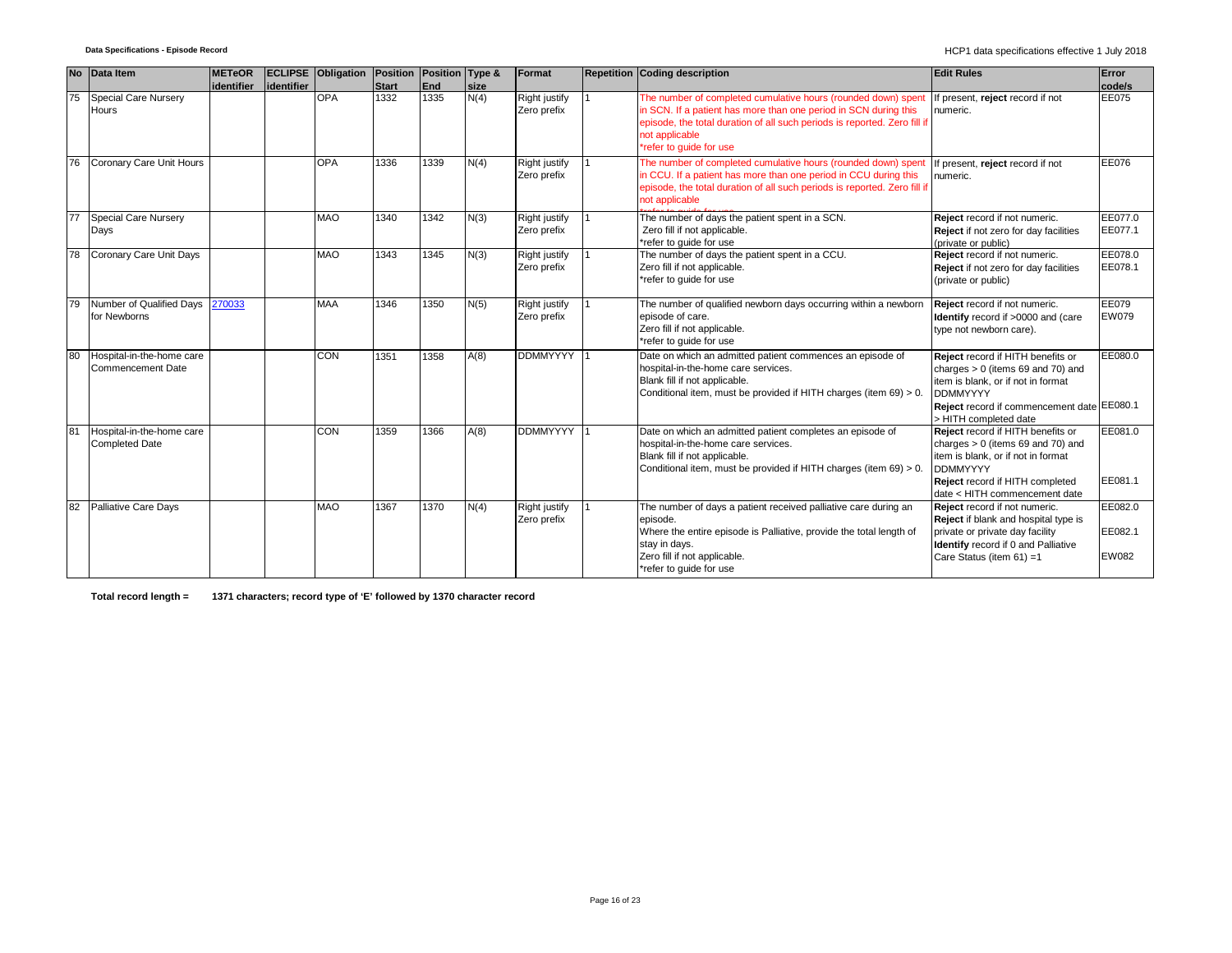|               | <b>EDIT RULES</b>                                                                              | <b>ERROR CODE/S</b> |
|---------------|------------------------------------------------------------------------------------------------|---------------------|
| <b>Extras</b> | Reject record if Separation date (Item 32) does not equal Admission date (Item 33) where EE201 |                     |
|               | Same-day Status (Item 50) = 1 (reject if Separation date = Admission date and Same-Day         |                     |
|               | Status not equal to 1)                                                                         |                     |
|               | <b>Identify</b> record if Total benefits exceed Total charges                                  | <b>EW202</b>        |
|               | Reject record if ICU charge but no ICU days recorded.                                          | EE203               |
|               | Identify record if prosthesis charge but no Theatre or Bundled charge or Hospital-in-the-      | <b>EW204</b>        |
|               | home care charge (and hospital type is private or private day facility).                       |                     |
|               | Identify record if therapeutic Principal MBS present but no Principal Procedure                | <b>EW205</b>        |
|               | Identify record if accommodation charge exceeds \$2,000 x Length Of Stay (LOS)                 | EW206               |
|               | Identify record if ICU charge >\$8,000 per day                                                 | <b>EW207</b>        |
|               | Reject record if no charges reported (total charge=0)                                          | EE208               |
|               | <b>Reject</b> record if no benefits reported (total benefit $=0$ )                             | EE209               |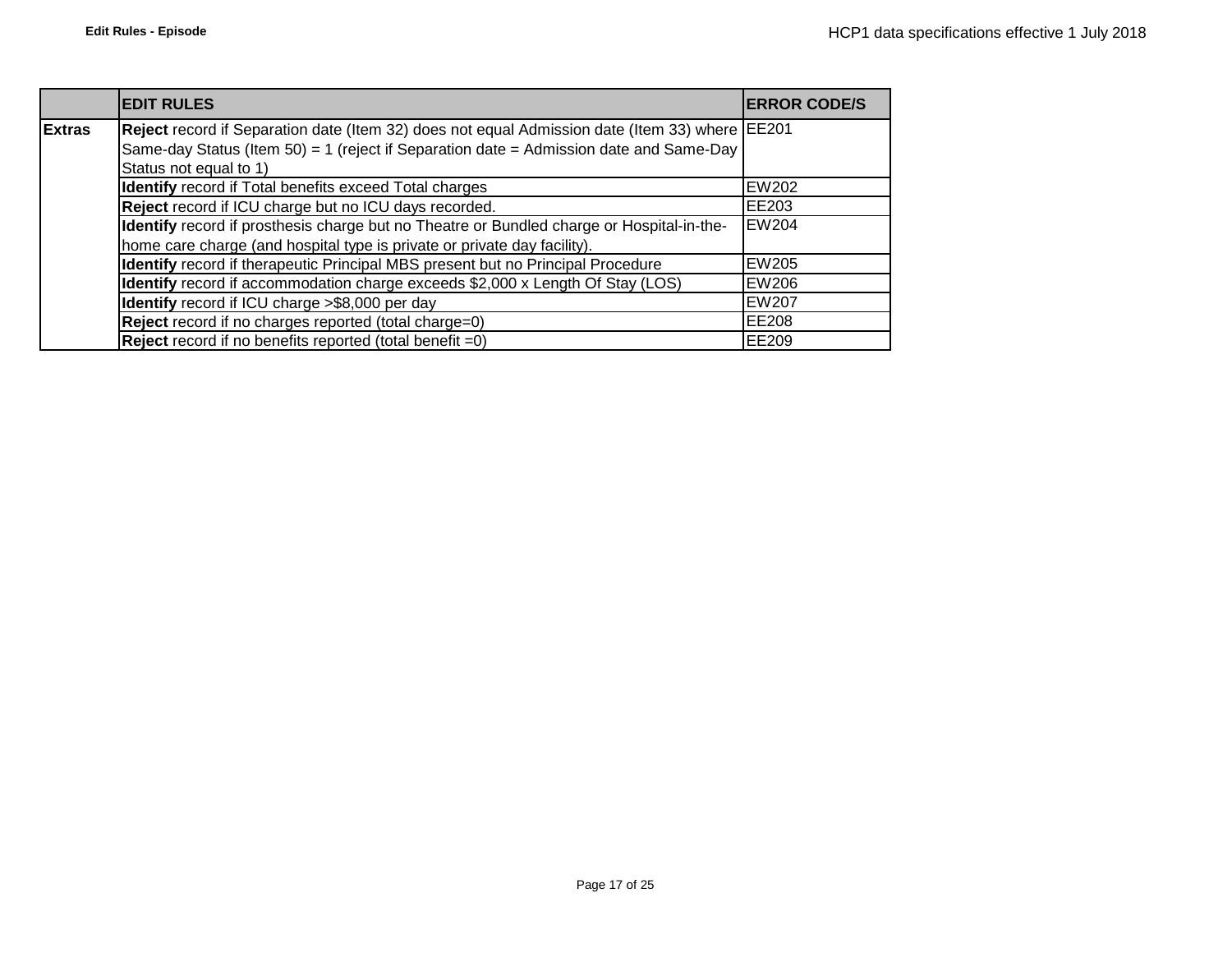| <b>No</b>      | Data Item                      | <b>METeOR</b> | <b>ECLIPSE</b> | Obligation Position Position Type & |       |     |       | Format                                                                                    | <b>Repetition Coding description</b>                                                                                                                                                                                                                                                                                                                   | <b>Edit Rules</b>                                                                                                                                                          | Error              |
|----------------|--------------------------------|---------------|----------------|-------------------------------------|-------|-----|-------|-------------------------------------------------------------------------------------------|--------------------------------------------------------------------------------------------------------------------------------------------------------------------------------------------------------------------------------------------------------------------------------------------------------------------------------------------------------|----------------------------------------------------------------------------------------------------------------------------------------------------------------------------|--------------------|
|                |                                | identifier    | identifier     |                                     | Start | End | size  |                                                                                           |                                                                                                                                                                                                                                                                                                                                                        |                                                                                                                                                                            | code/s             |
|                | Insurer identifier             |               |                | <b>MAA</b>                          |       | 3   | A(3)  | Left justify                                                                              | Insurer identifier selected from the list of registered private health<br>insurers.                                                                                                                                                                                                                                                                    | Reject record if not same as Source<br>Identifier value in FILE HEADER<br>item 2.                                                                                          | ME001.1            |
| $\overline{2}$ | Link Identifier                |               |                | <b>MAA</b>                          |       | 27  | A(24) | Left justify                                                                              | A unique identifier of an episode that links data items from this<br>medical record to the associated episode (and/or prosthetic or AN-<br>SNAP records).                                                                                                                                                                                              | Reject record if blank.                                                                                                                                                    | <b>ME002</b>       |
| 3              | MBS item                       |               |                | <b>MAA</b>                          | 28    | 41  | A(14) | Left justify                                                                              | The MBS item billed by the medical provider.<br>The MBS schedule is available from MBS Online at<br>"http://www.health.gov.au/internet/mbsonline/<br>publishing.nsf/Content/Medicare-Benefits-Schedule-MBS-1".                                                                                                                                         | Reject record if not a valid MBS item ME003<br>according to the relevant MBS<br>Schedule valid at the MBS date of<br>service (Data Item number 7).                         |                    |
|                | Item charge                    |               |                | <b>MAA</b>                          | 42    | 50  | N(9)  | Right justify<br>Zero prefix<br>\$\$\$\$\$\$\$cc<br>(omit decimal<br>point)               | The amount the patient was billed for the MBS item identified in<br>data item 3.<br>Zero fill if no amount charged.                                                                                                                                                                                                                                    | Reject record if not numeric or if<br>negative.<br>Identify record Item charge less than MW004.1<br>MBS Benefit. A five cent tolerance<br>applied to accommodate rounding. | ME004.0            |
| 5              | <b>MBS</b> benefit             |               |                | <b>MAA</b>                          | 51    | 59  | N(9)  | Right justify<br>Zero prefix<br>\$\$\$\$\$\$\$cc<br>(omit decimal<br>point)               | The amount paid to the patient as the Medicare entitlement.<br>Zero fill if no amount paid.                                                                                                                                                                                                                                                            | Reject record if not numeric.                                                                                                                                              | ME005.0            |
| 6              | Insurer benefit                |               |                | <b>MAA</b>                          | 60    | 68  | N(9)  | <b>Right justify</b><br>Zero prefix<br><b>\$\$\$\$\$\$\$cc</b><br>(omit decimal<br>point) | The amount (excluding Medicare benefit) paid by the Insurer.<br>Zero fill if no amount paid.                                                                                                                                                                                                                                                           | Reject record if not numeric.<br><b>Reject</b> record if $>$ (Item charge $-$<br>MBS benefit). A 5cent tolerance<br>applied for rounding purposes.                         | ME006.0<br>ME006.1 |
|                | MBS date of service            |               |                | <b>MAA</b>                          | 69    | 76  | A(8)  | DDMMYYYY 1                                                                                | Date the MBS item number identified in Data Item 3 was<br>performed.                                                                                                                                                                                                                                                                                   | Reject record if not in format<br><b>DDMMYYYY</b>                                                                                                                          | <b>ME007</b>       |
| 8              | <b>Medical Payment Type</b>    |               |                | <b>MAA</b>                          | 77    | 77  | N(1)  |                                                                                           | An indicator of the medical payment type.<br>1 = Agreement with an individual provider (No- gap agreement)<br>$2$ = Agreement with a hospital (No-gap agreement)<br>3 = Gap Cover Scheme (No-gap agreement)<br>4 = Gap Cover Scheme (Known-gap agreement)<br>$5 = MBS$ schedule fee charged<br>$6$ = No gap cover scheme, charge over MBS schedule fee | <b>Reject</b> record if not (1, 2, 3, 4, 5 or<br>$6$ ).                                                                                                                    | ME008              |
| 9              | Gap Cover Scheme<br>Identifier |               |                | OPA                                 | 78    | 82  | A(5)  | Blank Fill.                                                                               | Blank fill. Gap cover schemes are not applicable. This field has<br>been retained as a placeholder to minimise system format<br>changes for insurers.                                                                                                                                                                                                  |                                                                                                                                                                            |                    |
|                | 10 MBS Fee                     |               |                | <b>MAA</b>                          | 83    | 91  | N(9)  | Right justify<br>Zero prefix<br>\$\$\$\$\$\$\$cc<br>(omit decimal<br>point)               | The MBS or derived fee for the item.                                                                                                                                                                                                                                                                                                                   | Reject record if not numeric                                                                                                                                               | ME010.0            |

**Total record length = 92 characters; record type of 'M' followed by 91 character record**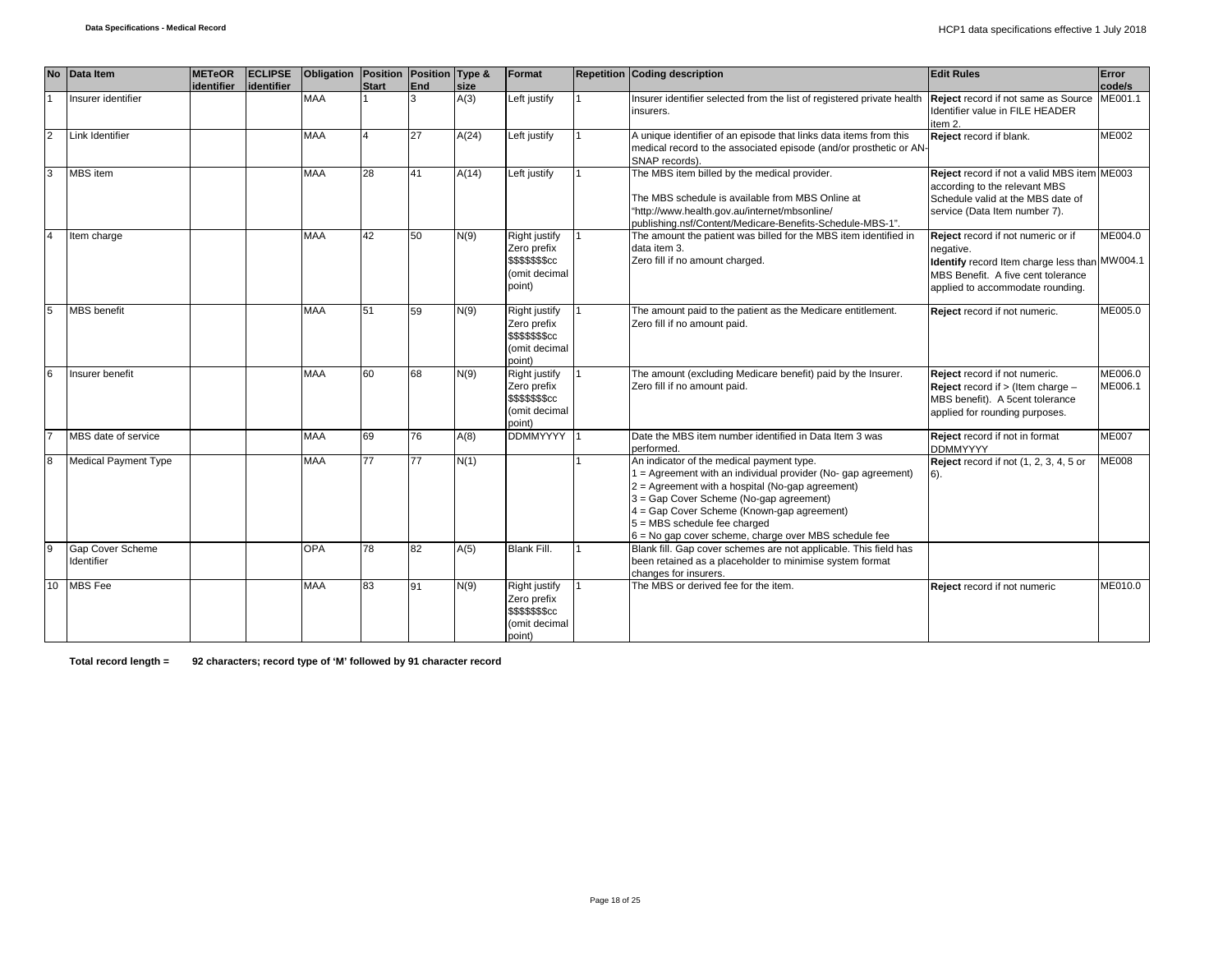|                | No Data Item                           | <b>METeOR</b> | <b>ECLIPSE</b> | Obligation   Position   Position   Type & |              |     |       | Format                                                                             | <b>Repetition Coding description</b>                                                                                                                                                                                                                                                                            | <b>Edit Rules</b>                                                                                                                                                                                                                                                                                                                                                                                                                                                                                                                                                                                                                                                                                                                     | Error                                     |
|----------------|----------------------------------------|---------------|----------------|-------------------------------------------|--------------|-----|-------|------------------------------------------------------------------------------------|-----------------------------------------------------------------------------------------------------------------------------------------------------------------------------------------------------------------------------------------------------------------------------------------------------------------|---------------------------------------------------------------------------------------------------------------------------------------------------------------------------------------------------------------------------------------------------------------------------------------------------------------------------------------------------------------------------------------------------------------------------------------------------------------------------------------------------------------------------------------------------------------------------------------------------------------------------------------------------------------------------------------------------------------------------------------|-------------------------------------------|
|                |                                        | identifier    | lidentifier    |                                           | <b>Start</b> | End | size  |                                                                                    |                                                                                                                                                                                                                                                                                                                 |                                                                                                                                                                                                                                                                                                                                                                                                                                                                                                                                                                                                                                                                                                                                       | code/s                                    |
|                | Insurer Identifier                     |               |                | <b>MAA</b>                                |              | 3   | A(3)  | Left justify                                                                       | Insurer identifier selected from the list of registered private health<br>insurers.                                                                                                                                                                                                                             | Reject record if not same as Source PE001.1<br>Identifier value in FILE HEADER<br>item 2.                                                                                                                                                                                                                                                                                                                                                                                                                                                                                                                                                                                                                                             |                                           |
| $\overline{2}$ | Link Identifier                        |               |                | <b>MAA</b>                                |              | 27  | A(24) | Left justify                                                                       | A unique identifier of an episode that links data items from this<br>prosthetic record to the associated episode (and/or medical or AN-<br>SNAP records).                                                                                                                                                       | Reject record if blank                                                                                                                                                                                                                                                                                                                                                                                                                                                                                                                                                                                                                                                                                                                | <b>PE002</b>                              |
| 3              | Prosthetic Item                        |               |                | <b>MAA</b>                                | 28           | 32  | A(5)  | Right justify<br>Zero prefix                                                       | The billing codes are contained in the most relevant version (ie,<br>the one covering the date(s) of the admitted patient record) of the<br>prosthesis list. The relevant prosthesis list can be found at<br>www.health.gov.au/internet/main/publishing.nsf/content/health-<br>privatehealth-prostheseslist.htm | Identify record if not (a valid<br>Commonwealth prosthesis code or<br>"EXGRA").                                                                                                                                                                                                                                                                                                                                                                                                                                                                                                                                                                                                                                                       | <b>PW003</b>                              |
|                |                                        |               |                |                                           |              |     |       |                                                                                    | If ex-gratia prosthetic item, report as "EXGRA".                                                                                                                                                                                                                                                                |                                                                                                                                                                                                                                                                                                                                                                                                                                                                                                                                                                                                                                                                                                                                       |                                           |
|                | Number of Items                        |               |                | <b>MAA</b>                                | 33           | 35  | N(3)  | Right justify<br>Zero prefix                                                       | Number of prosthetic items listed in data item 3. Zero prefix.                                                                                                                                                                                                                                                  | Reject record if not >0<br>warnings for public hospitals                                                                                                                                                                                                                                                                                                                                                                                                                                                                                                                                                                                                                                                                              | <b>PE004</b><br>PW004*                    |
|                |                                        |               |                |                                           |              |     |       |                                                                                    |                                                                                                                                                                                                                                                                                                                 | Reject record if not numeric.                                                                                                                                                                                                                                                                                                                                                                                                                                                                                                                                                                                                                                                                                                         | PE004.1                                   |
| 5              | <b>Total Prosthetic Item</b><br>Charge |               |                | <b>MAA</b>                                | 36           | 44  | N(9)  | Right justify<br>Zero prefix<br><b>\$\$\$\$\$\$\$cc</b><br>(omit decimal<br>point) | The total charge for the prosthesis item (include cents but omit<br>decimal point).<br>Use leading zeros to fully fill the item.<br>If provided, and identified, as 'ex gratia' in data item 3, then<br>charge should be included.                                                                              | Reject record if negative.<br>Reject record if not numeric.<br>Identify record if the total charge is<br>greater than the prosthesis schedule<br>minimum benefit multiplied by the<br>number of items, but only for items<br>with a blank maximum benefit (allow<br>a 5 cent tolerance). Ignore where<br>prosthetic item is "EXGRA" or not a<br>valid prosthesis item.<br><b>Identify</b> record if the total charge is<br>greater than the prosthesis schedule PW005.2<br>maximum benefit multiplied by the<br>number of items, but only for items<br>with a value for maximum benefit<br>(allow a 5 cent tolerance). Ignore<br>where prosthetic item is "EXGRA" or<br>not a valid prosthesis item.<br>warnings for public hospitals | PE005.0<br>PW005.0*<br>PE005.1<br>PW005.1 |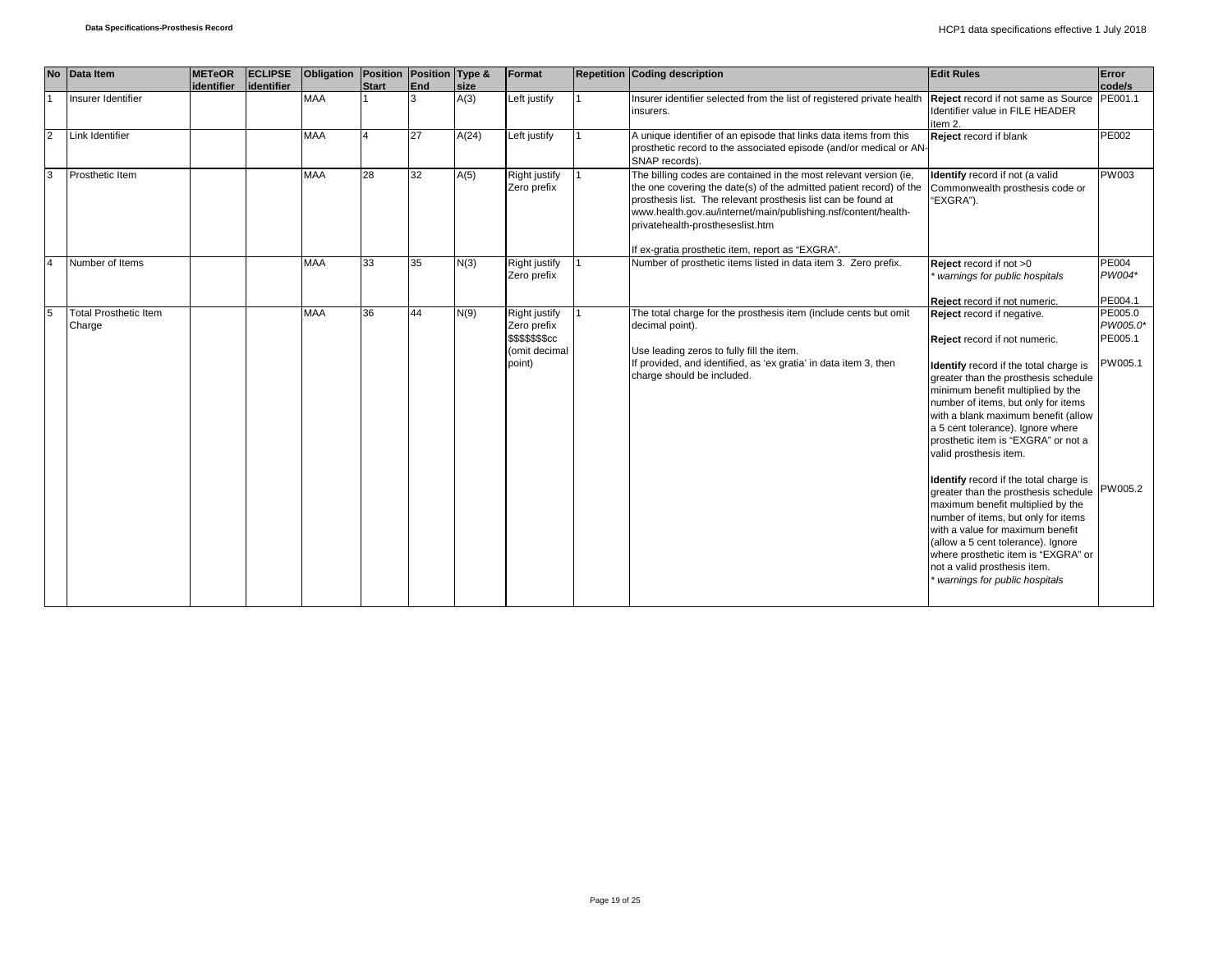|    | No Data Item                                   | <b>METeOR</b> | <b>ECLIPSE</b> | Obligation Position Position Type & |       |     |             | Format                                                                             | <b>Repetition Coding description</b>                                                                                                                               | <b>Edit Rules</b>                                                                                                                                                                                                                                                                                                                                                                                      | Error                          |
|----|------------------------------------------------|---------------|----------------|-------------------------------------|-------|-----|-------------|------------------------------------------------------------------------------------|--------------------------------------------------------------------------------------------------------------------------------------------------------------------|--------------------------------------------------------------------------------------------------------------------------------------------------------------------------------------------------------------------------------------------------------------------------------------------------------------------------------------------------------------------------------------------------------|--------------------------------|
|    |                                                | lidentifier   | identifier     |                                     | Start | End | <b>Size</b> |                                                                                    |                                                                                                                                                                    |                                                                                                                                                                                                                                                                                                                                                                                                        | code/s                         |
| 16 | <b>Total Prosthetic Item</b><br><b>Benefit</b> |               |                | <b>MAA</b>                          | 45    | 53  | N(9)        | Right justify<br>Zero prefix<br><b>\$\$\$\$\$\$\$cc</b><br>(omit decimal<br>point) | The total benefit for the prosthesis item (include cents but omit<br>decimal points).<br>Use leading zeros to fully fill the item.<br>Zero fill if no amount paid. | Reject record if negative.<br>warnings for public hospitals<br>Identify record if greater than total<br>charge (allow 5 cent tolerance).                                                                                                                                                                                                                                                               | PE006.0<br>PW006.0*<br>PW006.1 |
|    |                                                |               |                |                                     |       |     |             |                                                                                    |                                                                                                                                                                    | Identify record if the benefit is not<br>equal to charge and the maximum<br>benefit on the relevant edition of the<br>prosthesis schedule is blank (allow a<br>5 cent tolerance). Ignore where<br>prosthetic item is "EXGRA" or not a<br>valid prosthesis item.                                                                                                                                        | PW006.2                        |
|    |                                                |               |                |                                     |       |     |             |                                                                                    |                                                                                                                                                                    | Identify record if the benefit is less<br>than the prosthesis schedule<br>minimum benefit multiplied by the<br>number of items or greater than the<br>prosthesis schedule maximum<br>benefit multiplied by the number of<br>items, but only for items with a value<br>for maximum benefit (allow a 5 cent<br>tolerance). Ignore where prosthetic<br>item is "EXGRA" or not a valid<br>prosthesis item. | PW006.3                        |
|    |                                                |               |                |                                     |       |     |             |                                                                                    |                                                                                                                                                                    |                                                                                                                                                                                                                                                                                                                                                                                                        | PE006.4                        |

**Total record length = 54 characters; record type of 'P' followed by 53 character record**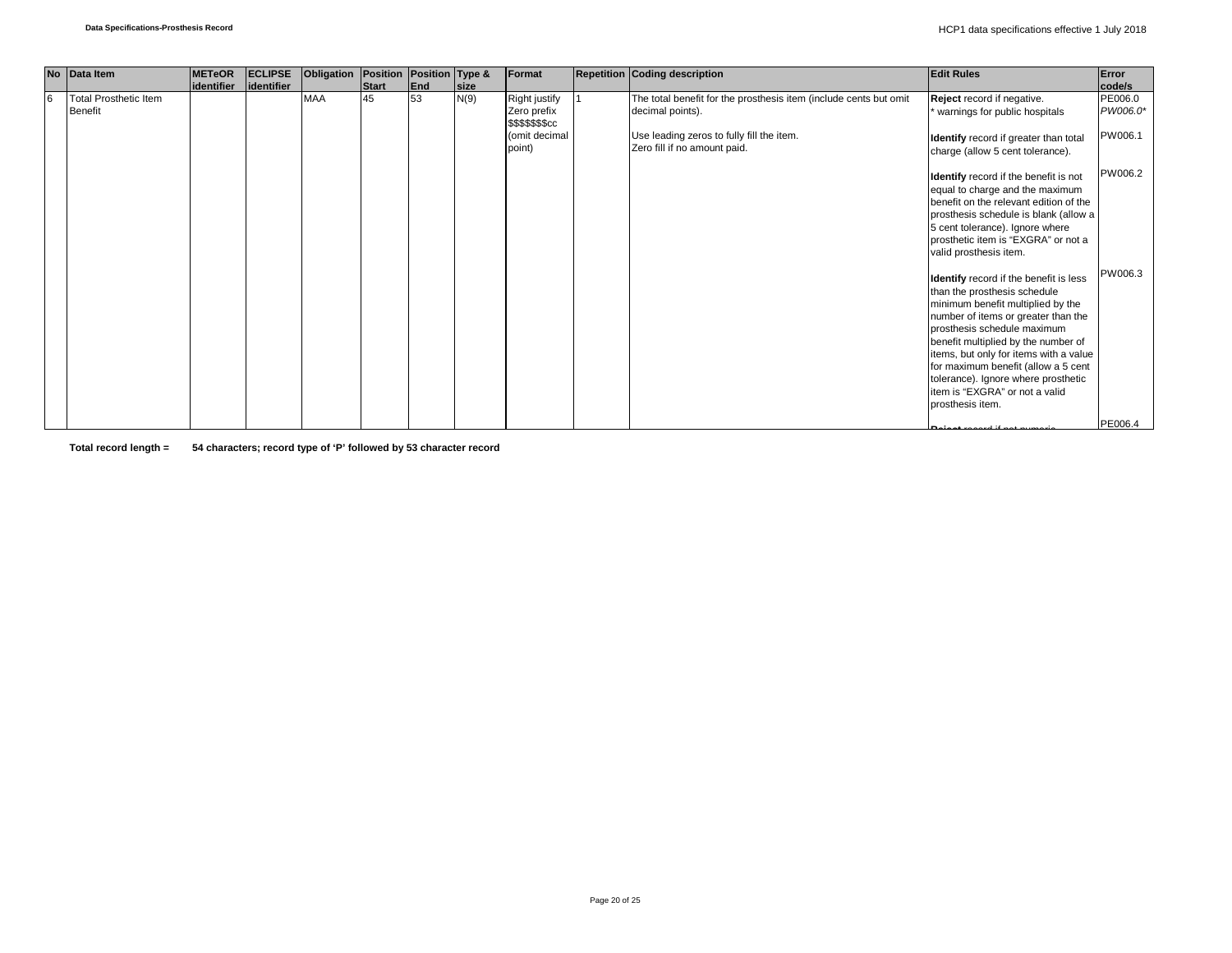|                | No Data Item  |                                                    | <b>METeOR</b><br>identifier | <b>ECLIPSE</b><br>identifier | Obligation   Position   Position   Type & | <b>Start</b> | End | size  | Format                  |    | <b>Repetition Coding description</b>                                                                                                                                                                                                                                                                                                                                                                                                                                                                                                                                                                                                                                                                                                                                                                                                      | <b>Edit Rules</b>                                                                                                                                                                                                     | Error<br>code/s           |
|----------------|---------------|----------------------------------------------------|-----------------------------|------------------------------|-------------------------------------------|--------------|-----|-------|-------------------------|----|-------------------------------------------------------------------------------------------------------------------------------------------------------------------------------------------------------------------------------------------------------------------------------------------------------------------------------------------------------------------------------------------------------------------------------------------------------------------------------------------------------------------------------------------------------------------------------------------------------------------------------------------------------------------------------------------------------------------------------------------------------------------------------------------------------------------------------------------|-----------------------------------------------------------------------------------------------------------------------------------------------------------------------------------------------------------------------|---------------------------|
|                |               | Insurer Identifier                                 |                             |                              | <b>MAA</b>                                |              | 3   | A(3)  | Left justify            |    | nsurer identifier selected from the list of registered private health<br>insurers.                                                                                                                                                                                                                                                                                                                                                                                                                                                                                                                                                                                                                                                                                                                                                        | Reject record if not same as Source<br>Identifier value in FILE HEADER item 2.                                                                                                                                        | AE001.1                   |
| $\overline{2}$ |               | Link Identifier                                    |                             |                              | MAA                                       |              | 27  | A(24) | eft justify.            |    | Unique identifier of an episode that links data items from this (AN-<br>SNAP) record to the associated episode (and/or medical and<br>prosthetic records).                                                                                                                                                                                                                                                                                                                                                                                                                                                                                                                                                                                                                                                                                | Reject record if blank                                                                                                                                                                                                | AE002                     |
| 3              |               | Episode Type                                       |                             |                              | <b>MAA</b>                                | 28           | 28  | A(1)  |                         |    | An indicator of the type of admitted rehabilitation program<br>undertaken during the episode that relates to the AN-SNAP<br>records.<br>O = Overnight Admitted Patient - Assign this value for patients<br>who stay overnight during the admitted rehabilitation program.<br>S = Same-day Admitted Patient - Assign this value for patients<br>who undertake an admitted rehabilitation program consisting of<br>multiple same day visits/services. It is recommended that one AN-<br>SNAP record is reported that covers the entire program (not<br>separate episodes for each visit/service). In this case, Admission<br>date = date of 1st visit/service and Separation date = date of last<br>visit/service in the Same-day admitted program. The AN-SNAP<br>record should be linked to the episode with the same separation<br>date. | Reject record if not ('O' or 'S').                                                                                                                                                                                    | AE003                     |
|                | <b>Scores</b> | Admission FIM Item                                 |                             |                              | <b>MAA</b>                                | 29           | 46  | N(1)  |                         | 18 | The FIM score on admission for each of the 18 FIM motor and<br>cognition items<br>No Helper:<br>Score of 7 - Complete Independence<br>Score of 6 - Modified Independence<br>Helper:<br>Score of 5 - Supervision or setup<br>Score of 4 - Minimal assistance<br>Score of 3 - Moderate assistance<br>Score of 2 - Maximal assistance<br>Score of 1 - Total assistance<br>*refer to guide for use                                                                                                                                                                                                                                                                                                                                                                                                                                            | Reject record if not (1, 2, 3, 4, 5, 6 or 7)<br>and episode type is O.<br>If present, reject if not numeric.<br>Identify record if episode type is S and<br>not blank fill                                            | AE004<br>AE004.1<br>AW004 |
| $\overline{5}$ | <b>Scores</b> | Discharge FIM Item                                 |                             |                              | <b>MAA</b>                                | 47           | 64  | N(1)  |                         | 18 | The FIM score on discharge for each of the 18 FIM motor and<br>cognition items.<br>No Helper:<br>Score of 7 - Complete Independence<br>Score of 6 - Modified Independence<br>Helper:<br>Score of 5 - Supervision or setup<br>Score of 4 - Minimal assistance<br>Score of 3 - Moderate assistance<br>Score of 2 - Maximal assistance<br>Score of 1 - Total assistance<br>*refer to guide for use                                                                                                                                                                                                                                                                                                                                                                                                                                           | Reject record if not (1, 2, 3, 4, 5, 6 or 7)<br>and episode type is O and not Episode<br>Mode of Separation = $8$<br>If present, reject if not numeric.<br>Identify record if episode type is S and<br>not blank fill | AE005<br>AE005.1<br>AW005 |
| 6              |               | <b>Primary Impairment type</b><br>code (AROC 2012) | 681412                      |                              | <b>MAA</b>                                | 65           | 71  | A(7)  | NN.NNNN<br>Left justify |    | The impairment which is the primary reason for the admission to<br>an episode of care, as represented by a code.<br>(AROC impairment codes - AN-SNAP Version 4 dataset (July<br>2012))<br>Code as specifically as possible and where possible avoid the use<br>of impairment group 13 - 'Other Disabling Impairments'.<br>Each entry should consist of:<br>- two (2) digits that represent the impairment group (zero prefixed<br>if 1 digit)<br>a decimal point<br>up to four (4) digits that represent more specific categories within<br>impairment groups if applicable (blank fill any unused characters).                                                                                                                                                                                                                           | Reject record if not a valid code.                                                                                                                                                                                    | AE006                     |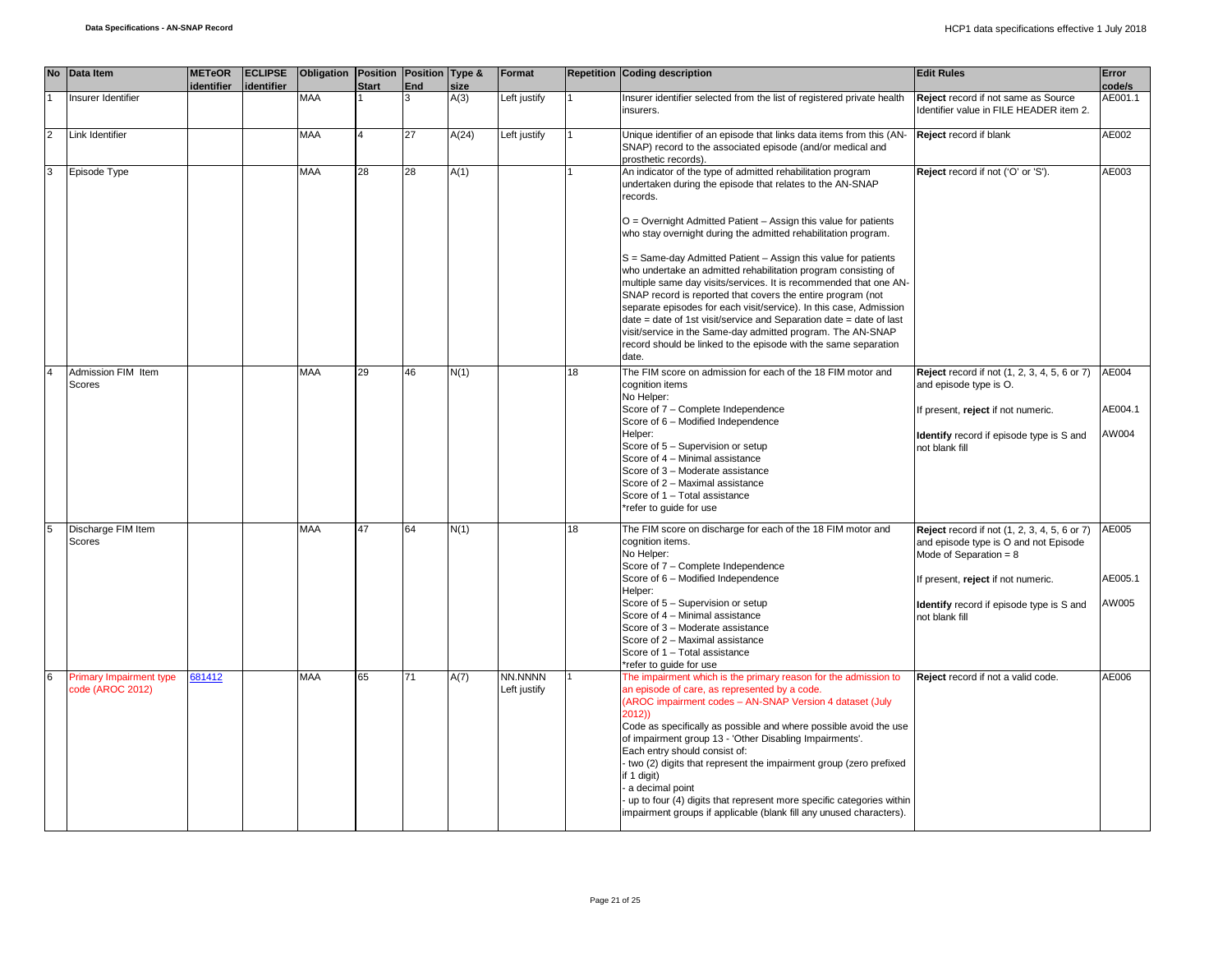|    | No Data Item              | <b>METeOR</b> | <b>ECLIPSE</b> | <b>Obligation</b> | Position | Position Type & |      | Format          | <b>Repetition Coding description</b>                                                                                                                                                                                                                                                                                                                                                                                                                                                                                                                                                                      | <b>Edit Rules</b>                                                                                                                                                                                                                                                                | Error                                  |
|----|---------------------------|---------------|----------------|-------------------|----------|-----------------|------|-----------------|-----------------------------------------------------------------------------------------------------------------------------------------------------------------------------------------------------------------------------------------------------------------------------------------------------------------------------------------------------------------------------------------------------------------------------------------------------------------------------------------------------------------------------------------------------------------------------------------------------------|----------------------------------------------------------------------------------------------------------------------------------------------------------------------------------------------------------------------------------------------------------------------------------|----------------------------------------|
|    |                           | identifier    | identifier     |                   | Start    | <b>End</b>      | size |                 |                                                                                                                                                                                                                                                                                                                                                                                                                                                                                                                                                                                                           |                                                                                                                                                                                                                                                                                  | code/s                                 |
|    | Assessment Only Indicator |               |                | <b>MAA</b>        | 72       | 72              | N(1) |                 | Whether only assessment, and no treatment, was provided during<br>an episode of admitted patient care, as represented by a code.<br>Assessment only occurs when the person was seen on one<br>occasion only for assessment and no rehabilitation treatment and<br>no further intervention by this service team is planned to occur<br>within the next 90 days. If a person is booked/seen for subsequent<br>treatment within 90 days, they are not Assessment Only. If a<br>person is booked for subsequent assessment (but not treatment).<br>they are assessment only. Record:<br>$1 = Yes$<br>$2 = No$ | Reject record if not (1 or 2).                                                                                                                                                                                                                                                   | AE007                                  |
| 8  | <b>AN-SNAP Class</b>      | 449125        |                | <b>MAA</b>        | 73       | 76              | A(4) |                 | The AN-SNAP class to which the episode is assigned. AN-SNAP<br>Class is only applicable to overnight episodes and must be<br>reported as 4 characters.<br>AN-SNAP class is a patient classification scheme which provides<br>a means of relating the number and types of patients treated in a<br>hospital to the resources required by the hospital, as represented<br>by a code.                                                                                                                                                                                                                        | Reject if not a valid code and episode<br>$type = O$<br><b>Identify</b> record if AN-SNAP Version = $02$ $\vert$ AW008<br>or 03 and episode type $=$ S and not blank<br><b>Identify</b> record if AN-SNAP Version = $04$ $\vert$ AW008.1<br>and episode type = S and not '4J01'. | AE008                                  |
| 9  | <b>AN-SNAP Version</b>    | 448983        |                | <b>MAA</b>        | 77       | 78              | N(2) |                 | The version of the AN-SNAP Classification used to report item 8.<br>02 = AN-SNAP Version 2<br>$03 = AN-SNAP$ Version 3<br>$04 = AN-SNAP Version 4$                                                                                                                                                                                                                                                                                                                                                                                                                                                        | <b>Reject</b> record if not (01, 02, 03, or 04)<br>and episode type $=$ O<br>If present, reject if not numeric.<br><b>Identify</b> record if episode type $=$ S and<br>not 04 or blank fill.                                                                                     | AE009<br>AE009.1<br>AW009.1<br>AW009.2 |
| 10 | Rehabilitation plan date  |               |                | <b>MAA</b>        | 79       | 86              | A(8) | <b>DDMMYYYY</b> | The date a multi-disciplinary rehabilitation plan is established for an Reject record if not in format                                                                                                                                                                                                                                                                                                                                                                                                                                                                                                    | <b>Identify</b> if (01) and episode type = $Q$                                                                                                                                                                                                                                   | AE010                                  |
|    |                           |               |                |                   |          |                 |      |                 | episode of admitted patient care.                                                                                                                                                                                                                                                                                                                                                                                                                                                                                                                                                                         | <b>DDMMYYYY</b>                                                                                                                                                                                                                                                                  |                                        |
| 11 | Discharge plan date       |               |                | <b>MAA</b>        | 87       | 94              | A(8) | <b>DDMMYYYY</b> | The date a discharge plan is established for an episode of<br>admitted patient care.                                                                                                                                                                                                                                                                                                                                                                                                                                                                                                                      | Reject record if not in format<br><b>DDMMYYYY</b>                                                                                                                                                                                                                                | AE011                                  |

**Total record length = 95 characters; record type of 'S' followed by 94 character record**